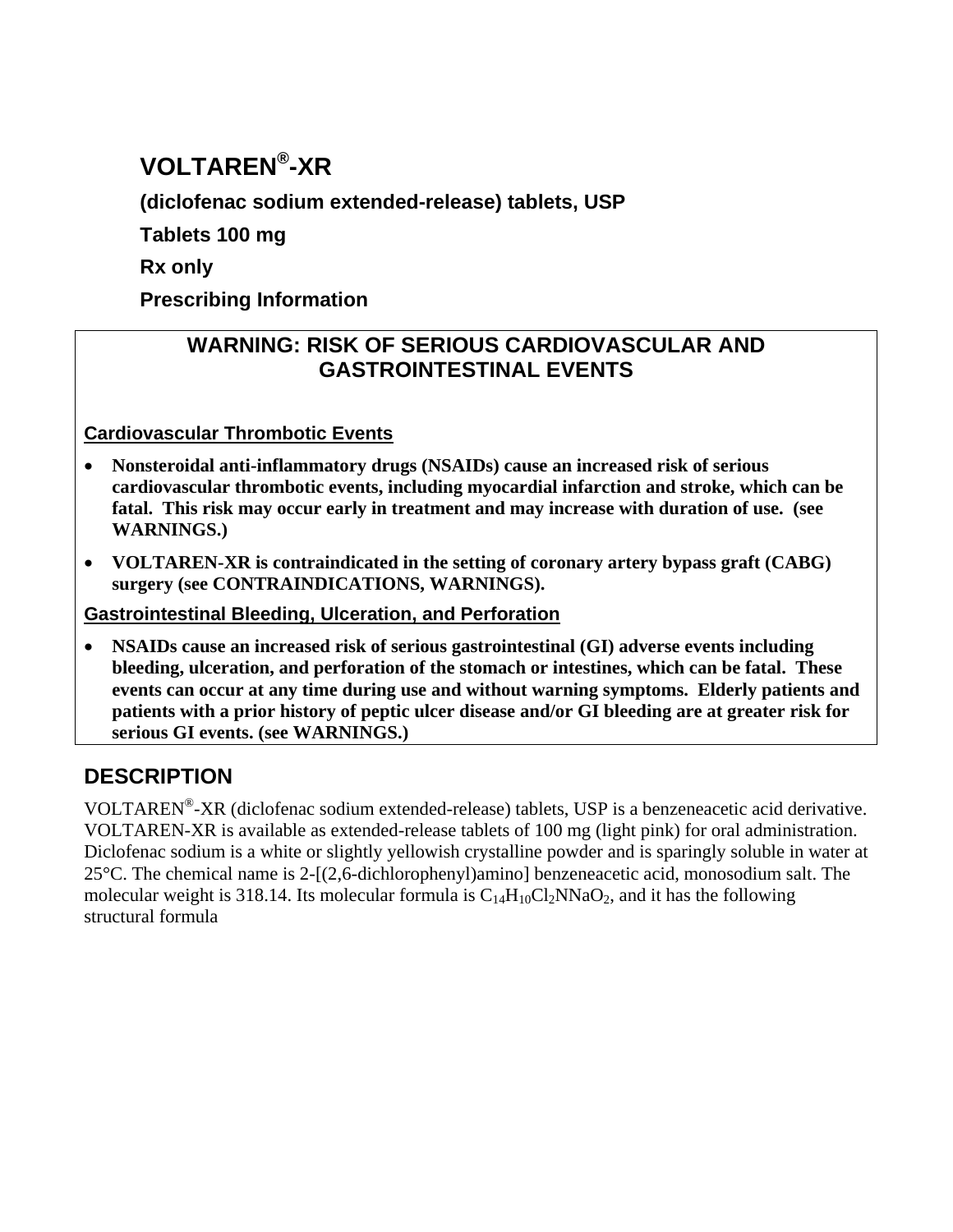

The inactive ingredients in VOLTAREN-XR include: cetyl alcohol, hydroxypropyl methylcellulose, iron oxide, magnesium stearate, polyethylene glycol, polysorbate, povidone, silicon dioxide, sucrose, talc, titanium dioxide.

## **CLINICAL PHARMACOLOGY**

## **Mechanism of Action**

VOLTAREN® -XR has analgesic, anti-inflammatory, and antipyretic properties.

The mechanism of action of VOLTAREN-XR, like that of other NSAIDs, is not completely understood but involves inhibition of cyclooxygenase (COX-1 and COX-2).

Diclofenac is a potent inhibitor of prostaglandin synthesis in vitro. Diclofenac concentrations reached during therapy have produced in vivo effects. Prostaglandins sensitize afferent nerves and potentiate the action of bradykinin in inducing pain in animal models. Prostaglandins are mediators of inflammation. Because diclofenac is an inhibitor of prostaglandin synthesis, its mode of action may be due to a decrease of prostaglandins in peripheral tissues

## **Pharmacokinetics**

## **Absorption**

Diclofenac is 100% absorbed after oral administration compared to IV administration as measured by urine recovery. However, due to first-pass metabolism, only about 50% of the absorbed dose is systemically available (see Table 1). When VOLTAREN-XR is taken with food, there is a delay of 1 to 2 hours in the  $T_{\text{max}}$  and a two-fold increase in  $C_{\text{max}}$  values. The extent of absorption of diclofenac, however, is not significantly affected by food intake.

| <b>PK Parameter</b> | <b>Normal Healthy Adults</b><br>(18-48 years) |                       |
|---------------------|-----------------------------------------------|-----------------------|
|                     |                                               |                       |
|                     |                                               | <b>Coefficient of</b> |
|                     | <b>Mean</b>                                   | Variation (%)         |
| Absolute            | 55                                            | 40                    |
| Bioavailability (%) |                                               |                       |

#### **Table 1. Pharmacokinetic Parameters for Diclofenac**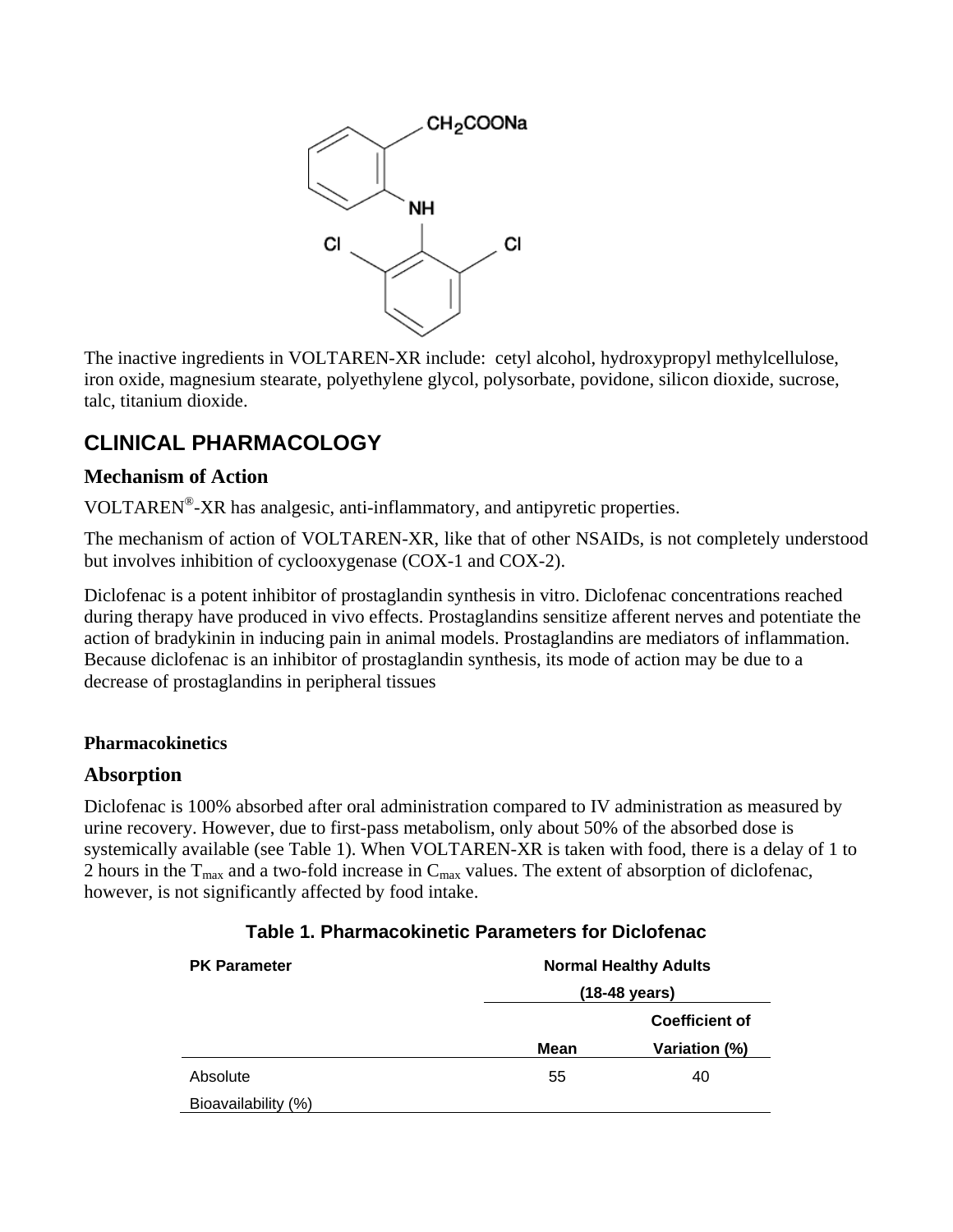| $[N = 7]$                                |       |    |
|------------------------------------------|-------|----|
| $T_{\text{max}}$ (hr)<br>$[N = 12]$      | 5.3   | 28 |
| Oral Clearance (CL/F;                    | 895   | 56 |
| mL/min) $[N = 12]$                       |       |    |
| <b>Renal Clearance</b>                   | $<$ 1 |    |
| (% unchanged drug in<br>urine) $[N = 7]$ |       |    |
| Apparent Volume of                       | 1.4   | 58 |
| Distribution (V/F; L/kg)                 |       |    |
| $[N = 56]$                               |       |    |
| Terminal Half-life (hr)                  | 2.3   | 48 |
| $[N = 56]$                               |       |    |

## **Distribution**

The apparent volume of distribution (V/F) of diclofenac sodium is  $1.4$  L/kg. Diclofenac is more than 99% bound to human serum proteins, primarily to albumin. Serum protein binding is constant over the concentration range (0.15-105 mcg/mL) achieved with recommended doses.

Diclofenac diffuses into and out of the synovial fluid. Diffusion into the joint occurs when plasma levels are higher than those in the synovial fluid, after which the process reverses and synovial fluid levels are higher than plasma levels. It is not known whether diffusion into the joint plays a role in the effectiveness of diclofenac.

## **Elimination**

## **Metabolism**

Five diclofenac metabolites have been identified in human plasma and urine. The metabolites include 4' hydroxy-, 5-hydroxy-, 3'-hydroxy-, 4',5-dihydroxy- and 3'-hydroxy-4'-methoxy- diclofenac. The major diclofenac metabolite, 4'-hydroxy-diclofenac, has very weak pharmacologic activity. The formation of 4'-hydroxy diclofenac is primarily mediated by CYP2C9. Both diclofenac and its oxidative metabolites undergo glucuronidation or sulfation followed by biliary excretion. Acylglucuronidation mediated by UGT2B7 and oxidation mediated by CYP2C8 may also play a role in diclofenac metabolism. CYP3A4 is responsible for the formation of minor metabolites, 5-hydroxy- and 3'-hydroxy-diclofenac. In patients with renal dysfunction, peak concentrations of metabolites 4'-hydroxy- and 5-hydroxy-diclofenac were approximately 50% and 4% of the parent compound after single oral dosing compared to 27% and 1% in normal healthy subjects.

## **Excretion**

Diclofenac is eliminated through metabolism and subsequent urinary and biliary excretion of the glucuronide and the sulfate conjugates of the metabolites. Little or no free unchanged diclofenac is excreted in the urine. Approximately 65% of the dose is excreted in the urine and approximately 35% in the bile as conjugates of unchanged diclofenac plus metabolites. Because renal elimination is not a significant pathway of elimination for unchanged diclofenac, dosing adjustment in patients with mild to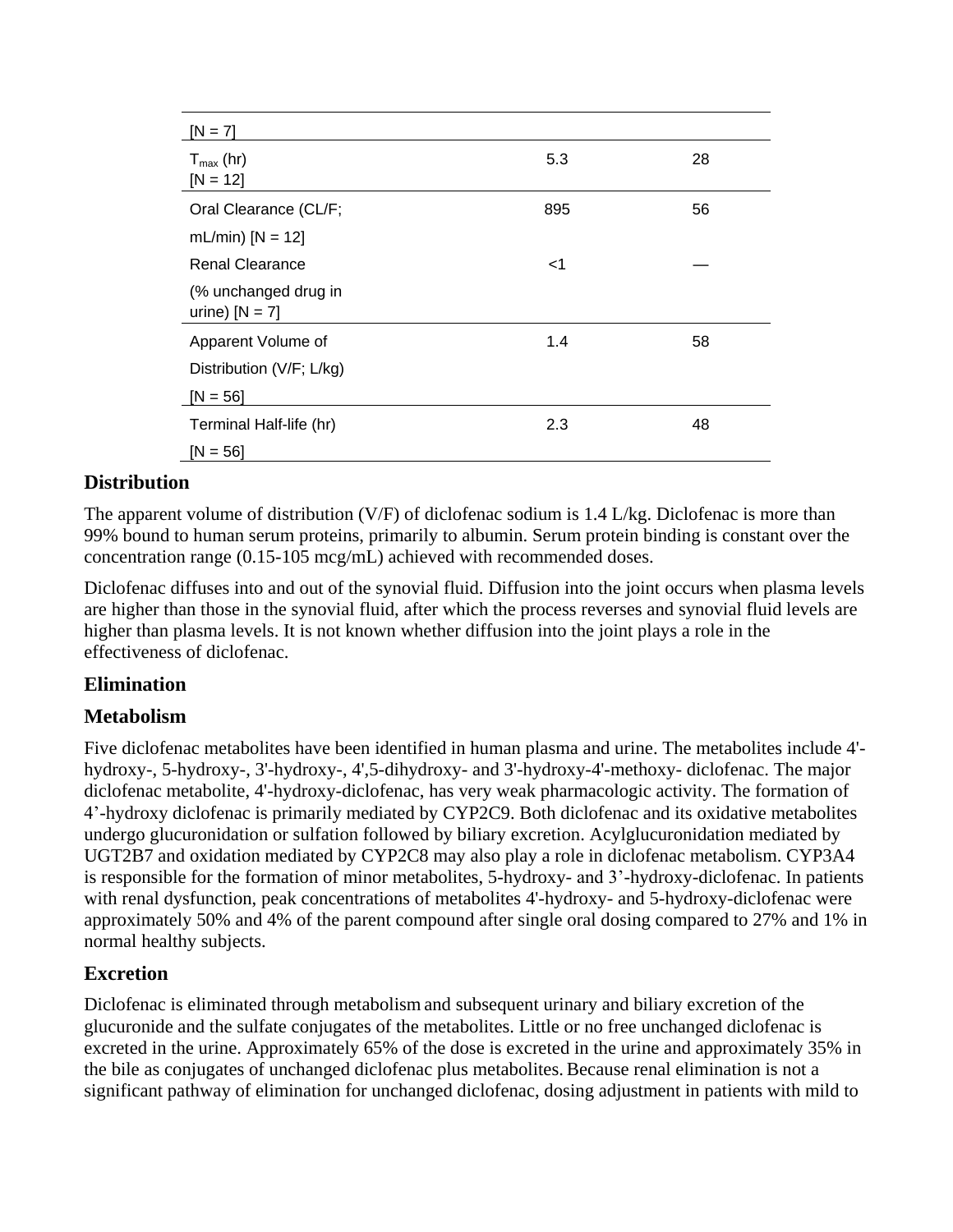moderate renal dysfunction is not necessary. The terminal half-life of unchanged diclofenac is approximately 2 hours.

## **Special Populations**

*Pediatric:* The pharmacokinetics of VOLTAREN-XR has not been investigated in pediatric patients.

*Race:* Pharmacokinetic differences due to race have not been identified.

*Hepatic Impairment:* Hepatic metabolism accounts for almost 100% of VOLTAREN-XR elimination, so patients with hepatic disease may require reduced doses of VOLTAREN-XR compared to patients with normal hepatic function.

*Renal Impairment:* Diclofenac pharmacokinetics has been investigated in subjects with renal insufficiency. No differences in the pharmacokinetics of diclofenac have been detected in studies of patients with renal impairment. In patients with renal impairment (inulin clearance 60-90, 30-60, and <30 mL/min; N=6 in each group), AUC values and elimination rate were comparable to those in healthy subjects.

## **Drug Interaction Studies**

*Voriconazole:* When co-administered with voriconazole (inhibitor of CYP2C9, 2C19 and 3A4 enzyme), the Cmax and AUC of diclofenac increased by 114% and 78%, respectively (*see PRECAUTIONS; Drug Interactions).* 

*Aspirin:* When NSAIDs were administered with aspirin, the protein binding of NSAIDs were reduced, although the clearance of free NSAID was not altered. The clinical significance of this interaction is not known. See Table 2 for clinically significant drug interactions of NSAIDs with aspirin *see PRECAUTIONS; Drug Interactions).* 

## **INDICATIONS AND USAGE**

Carefully consider the potential benefits and risks of VOLTAREN®-XR (diclofenac sodium extendedrelease) tablets, USP and other treatment options before deciding to use VOLTAREN-XR. Use the lowest effective dose for the shortest duration consistent with individual patient treatment goals (*see WARNINGS; Gastrointestinal Bleeding, Ulceration, and Perforation*)

VOLTAREN-XR is indicated:

- For relief of the signs and symptoms of osteoarthritis
- For relief of the signs and symptoms of rheumatoid arthritis

## **CONTRAINDICATIONS**

VOLTAREN® -XR is contraindicated in the following patients:

- Known hypersensitivity (e.g., anaphylactic reactions and serious skin reactions) to diclofenac or any components of the drug product (*see WARNINGS; Anaphylactic Reactions, Serious Skin Reactions)*.
- History of asthma, urticaria, or allergic-type reactions after taking aspirin or other NSAIDs. Severe, sometimes fatal, anaphylactice reactions to NSAIDs have been reported in such patients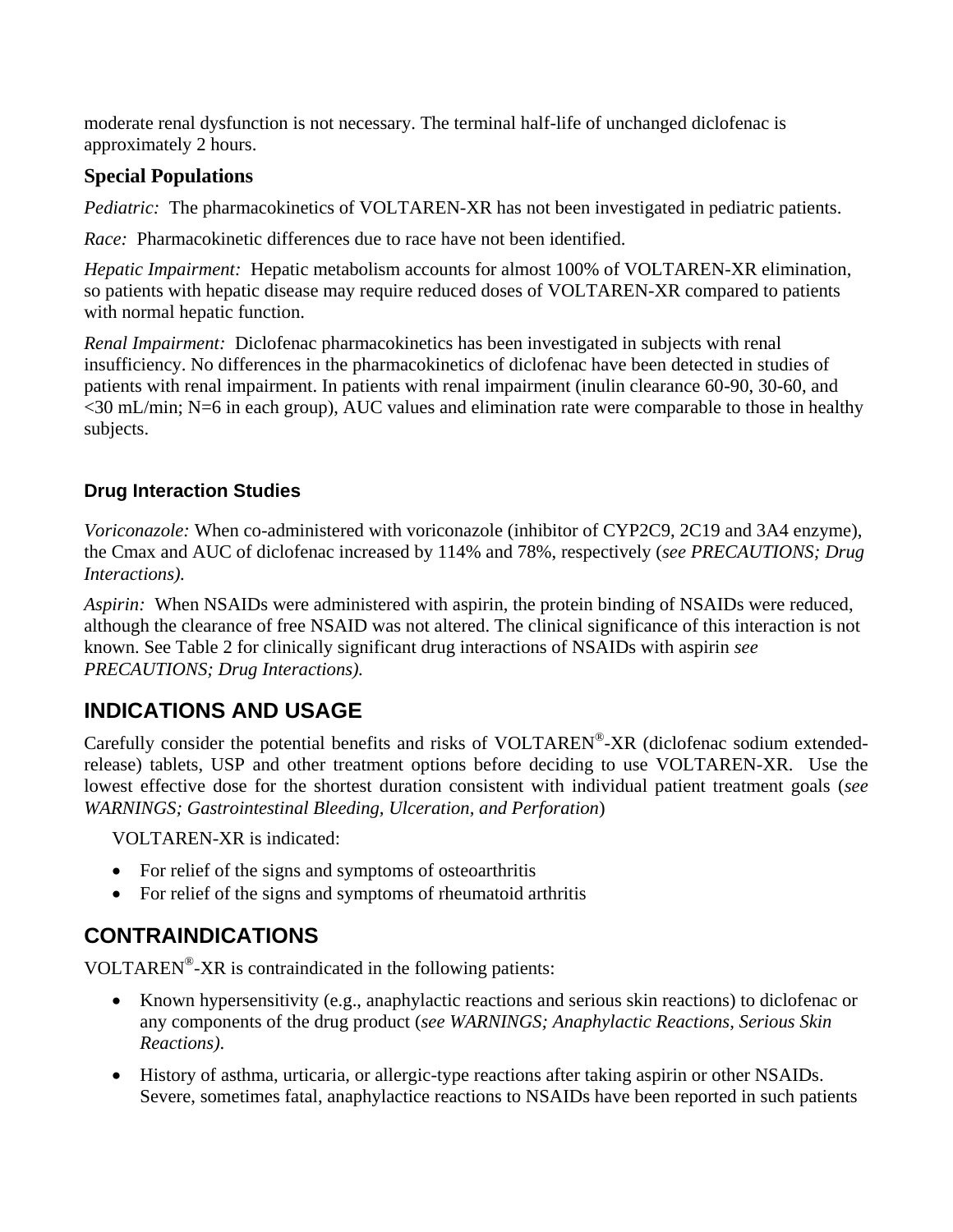*(see WARNINGS; Anaphylactic Reactions, PRECAUTIONS; Exacerbation of Asthma Related to Aspirin Sensitivity).*

 In the setting of coronary artery bypass graft (CABG) surgery *(see WARNINGS; Cardiovascular Thrombotic Events).*

## **WARNINGS**

## **Cardiovascular Thrombotic Events**

Clinical trials of several COX-2 selective and nonselective NSAIDs of up to three years duration have shown an increased risk of serious cardiovascular (CV) thrombotic events, including myocardial infarction (MI) and stroke, which can be fatal. Based on available data, it is unclear that the risk for CV thrombotic events is similar for all NSAIDs. The relative increase in serious CV thrombotic events over baseline conferred by NSAID use appears to be similar in those with and without known CV disease or risk factors for CV disease. However, patients with known CV disease or risk factors had a higher absolute incidence of excess serious CV thrombotic events, due to their increased baseline rate. Some observational studies found that this increased risk of serious CV thrombotic events began as early as the first weeks of treatment. The increase in CV thrombotic risk has been observed most consistently at higher doses.

To minimize the potential risk for an adverse CV event in NSAID-treated patients, use the lowest effective dose for the shortest duration possible. Physicians and patients should remain alert for the development of such events, throughout the entire treatment course, even in the absence of previous CV symptoms. Patients should be informed about the symptoms of serious CV events and the steps to take if they occur.

There is no consistent evidence that concurrent use of aspirin mitigates the increased risk of serious CV thrombotic events associated with NSAID use. The concurrent use of aspirin and an NSAID, such as diclofenac, increases the risk of serious gastrointestinal (GI) events *(see WARNINGS; Gastrointestinal Bleeding, Ulceration, and Perforation).*

## Status Post Coronary Artery Bypass Graft (CABG) Surgery

Two large, controlled, clinical trials of a COX-2 selective NSAID for the treatment of pain in the first 10-14 days following CABG surgery found an increased incidence of myocardial infarction and stroke. NSAIDs are contraindicated in the setting of CABG *(see CONTRAINDICATIONS).*

## Post-MI Patients

Observational studies conducted in the Danish National Registry have demonstrated that patients treated with NSAIDs in the post-MI period were at increased risk of reinfarction, CV-related death, and allcause mortality beginning in the first week of treatment. In this same cohort, the incidence of death in the first year post-MI was 20 per 100 person years in NSAID-treated patients compared to 12 per 100 person years in non-NSAID exposed patients. Although the absolute rate of death declined somewhat after the first year post-MI, the increased relative risk of death in NSAID users persisted over at least the next four years of follow-up.

Avoid the use of VOLTAREN-XR in patients with a recent MI unless the benefits are expected to outweigh the risk of recurrent CV thrombotic events. If VOLTAREN-XR is used in patients with a recent MI, monitor patients for signs of cardiac ischemia.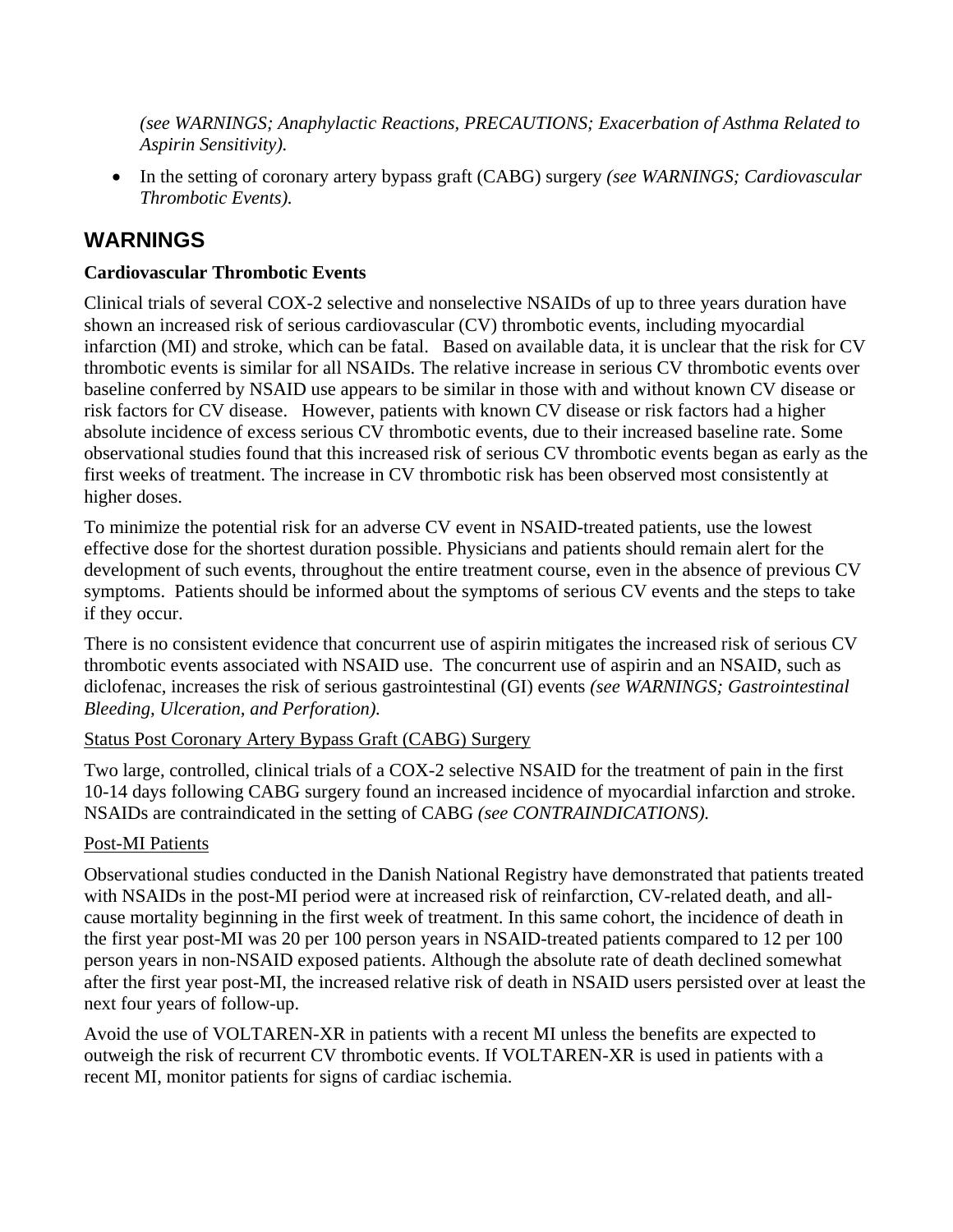## **Gastrointestinal Bleeding, Ulceration, and Perforation**

NSAIDs, including diclofenac, can cause serious gastrointestinal (GI) adverse events including inflammation, bleeding, ulceration, and perforation of the esophagus, stomach, small intestine, or large intestine, which can be fatal. These serious adverse events can occur at any time, with or without warning symptoms, in patients treated with NSAIDs. Only one in five patients, who develop a serious upper GI adverse event on NSAID therapy, is symptomatic. Upper GI ulcers, gross bleeding, or perforation caused by NSAIDs occurred in approximately 1% of patients treated for 3-6 months, and in about 2%-4% of patients treated for one year.. However, even short-term therapy is not without risk.

## Risk Factors for GI Bleeding, Ulceration, and Perforation

Patients with a prior history of peptic ulcer disease and/or GI bleeding who use NSAIDs had a greater than 10-fold increased risk for developing a GI bleed compared to patients without these risk factors. Other factors that increase the risk of GI bleeding in patients treated with NSAIDs include longer duration of NSAID therapy, concomitant use of oral corticosteroids, aspirin, anticoagulants, or selective serotonin reuptake inhibitors (SSRIs);smoking, use of alcohol, older age, and poor general health status. Most postmarketing reports of fatal GI events occurred in elderly or debilitated patients. Additionally, patients with advanced liver disease and/or coagulopathy are at increased risk for GI bleeding.

#### Strategies to Minimize the GI Risks in NSAID-treated patients:

- Use the lowest effective dose for the shortest possible duration.
- Avoid administration of more than one NSAID at a time
- Avoid use in patients at higher risk unless benefits are expected to outweigh the increased risk of bleeding. For such patients, as well as those with active GI bleeding, consider alternate therapies other than NSAIDs.
- Remain alert for signs and symptoms of GI ulceration and bleeding during NSAID therapy.
- If a serious GI adverse event is suspected, promptly initiate evaluation and treatment, and discontinue VOLTAREN XR until a serious GI adverse event is ruled out.
- In the setting of concomitant use of low-dose aspirin for cardiac prophylaxis, monitor patients more closely for evidence of GI bleeding *(see PRECAUTIONS; Drug Interactions).*

## **Hepatotoxicity**

In clinical trials of diclofenac- containing products, meaningful elevations (i.e., more than 3 times the ULN) of AST (SGOT) were observed in about 2% of approximately 5,700 patients at some time during diclofenac treatment (ALT was not measured in all studies).

In a large, open-label, controlled trial of 3,700 patients treated with oral diclofenac sodium for 2-6 months, patients were monitored first at 8 weeks and 1,200 patients were monitored again at 24 weeks. Meaningful elevations of ALT and/or AST occurred in about 4% of patients and included marked elevations (greater than 8 times the ULN) in about 1% of the 3,700 patients. In that open-label study, a higher incidence of borderline (less than 3 times the ULN), moderate (3-8 times the ULN), and marked (greater than 8 times the ULN) elevations of ALT or AST was observed in patients receiving diclofenac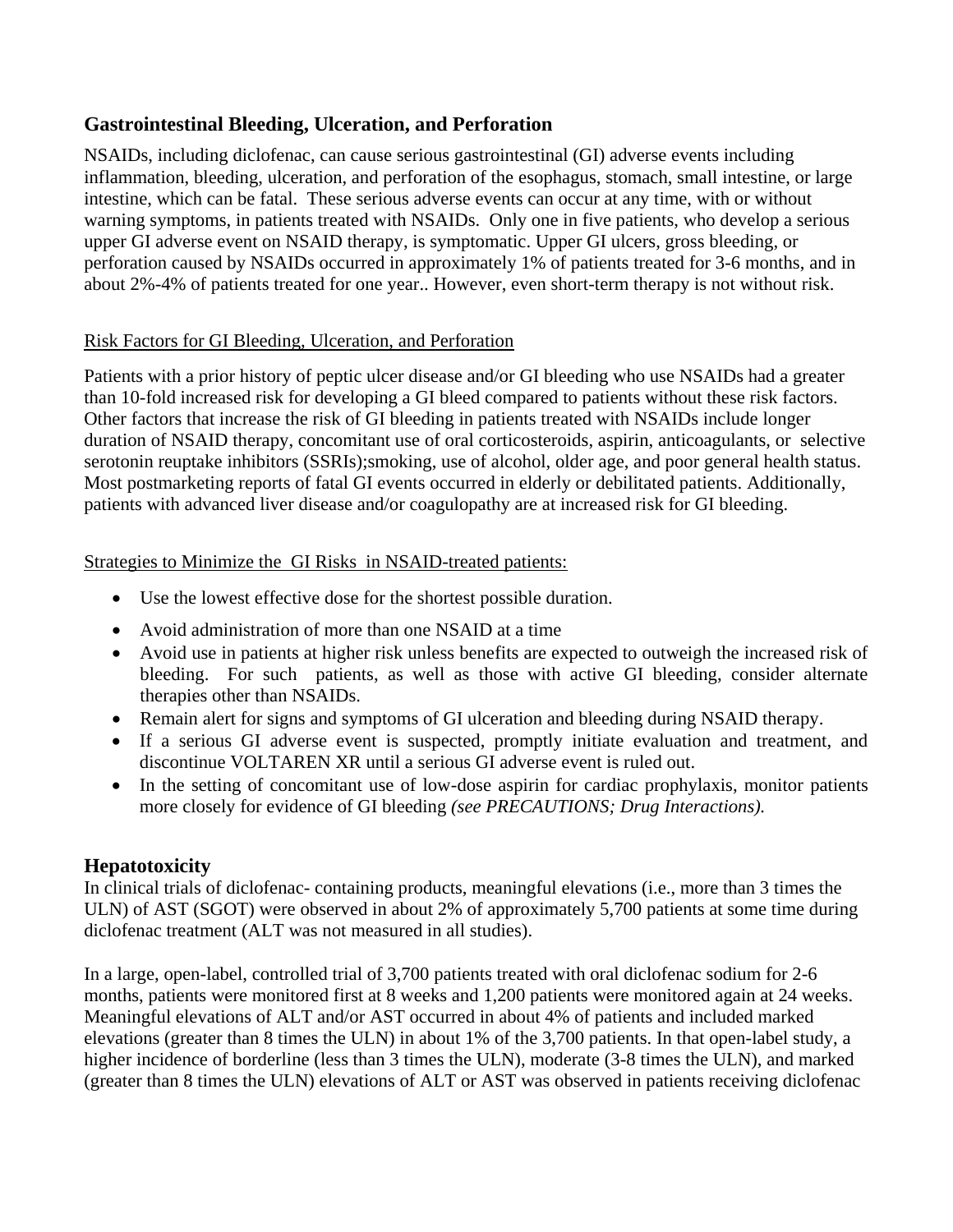when compared to other NSAIDs. Elevations in transaminases were seen more frequently in patients with osteoarthritis than in those with rheumatoid arthritis.

Almost all meaningful elevations in transaminases were detected before patients became symptomatic. Abnormal tests occurred during the first 2 months of therapy with diclofenac in 42 of the 51 patients in all trials who developed marked transaminase elevations.

In postmarketing reports, cases of drug-induced hepatotoxicity have been reported in the first month, and in some cases, the first 2 months of therapy, but can occur at any time during treatment with diclofenac. Postmarketing surveillance has reported cases of severe hepatic reactions, including liver necrosis, jaundice, fulminant hepatitis with and without jaundice, and liver failure. Some of these reported cases resulted in fatalities or liver transplantation.

In a European retrospective population-based, case-controlled study, 10 cases of diclofenac associated drug-induced liver injury with current use compared with non-use of diclofenac were associated with a statistically significant 4-fold adjusted odds ratio of liver injury. In this particular study, based on an overall number of 10 cases of liver injury associated with diclofenac, the adjusted odds ratio increased further with female gender, doses of 150 mg or more, and duration of use for more than 90 days.

Physicians should measure transaminases at baseline and periodically in patients receiving long-term therapy with diclofenac, because severe hepatotoxicity may develop without a prodrome of distinguishing symptoms. The optimum times for making the first and subsequent transaminase measurements are not known. Based on clinical trial data and postmarketing experiences, transaminases should be monitored within 4 to 8 weeks after initiating treatment with diclofenac. However, severe hepatic reactions can occur at any time during treatment with diclofenac.

If abnormal liver tests persist or worsen, if clinical signs and/or symptoms consistent with liver disease develop, or if systemic manifestations occur (e.g., eosinophilia, rash, abdominal pain, diarrhea, dark urine, etc.), VOLTAREN-XR should be discontinued immediately.

Inform patients of the warning signs and symptoms of hepatotoxicity (e.g., nausea, fatigue, lethargy, diarrhea, pruritus, jaundice, right upper quadrant tenderness, and "flu-like" symptoms). If clinical signs and symptoms consistent with liver disease develop, or if systemic manifestations occur (e.g., eosinophilia, rash, etc.), discontinue VOLTAREN-XR immediately, and perform a clinical evaluation of the patient.

To minimize the potential risk for an adverse liver related event in patients treated with VOLTAREN-XR, use the lowest effective dose for the shortest duration possible. Exercise caution when prescribing VOLTAREN-XR with concomitant drugs that are known to be potentially hepatotoxic (e.g., acetaminophen, antibiotics, anti-epileptics).

## **Hypertension**

NSAIDs, including VOLTAREN-XR, can lead to new onset of hypertension or worsening of preexisting hypertension, either of which may contribute to the increased incidence of CV events. Patients taking angiotensin converting enzyme (ACE) inhibitors, thiazides diuretics, or loop diuretics may have impaired response to these therapies when taking NSAIDs. *(see PRECAUTIONS; Drug Interactions).*

Monitor blood pressure (BP) during the initiation of NSAID treatment and throughout the course of therapy.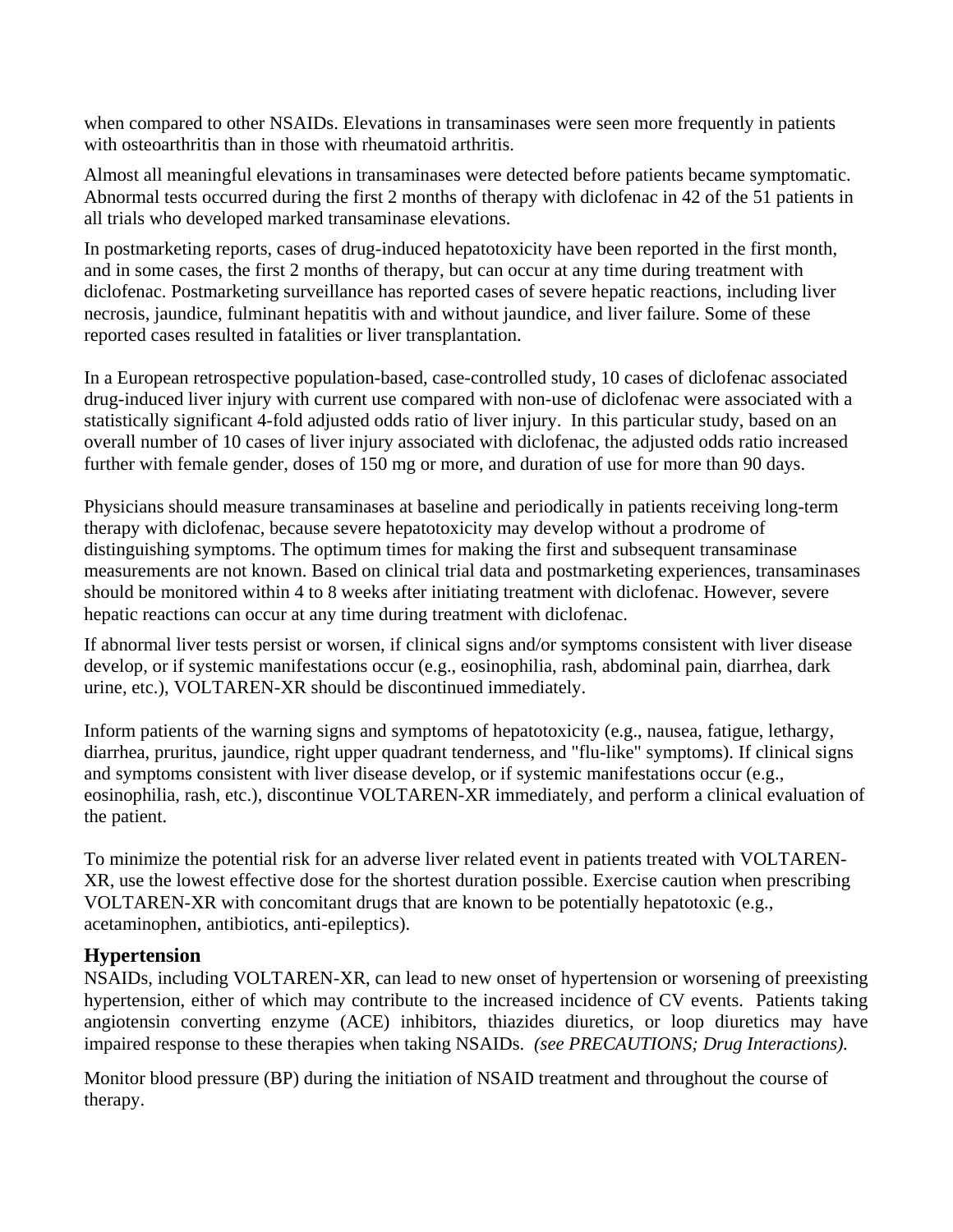## **Heart Failure and Edema**

The Coxib and traditional NSAID Trialists' Collaboration meta-analysis of randomized controlled trials demonstrated an approximately two-fold increase in hospitalization for heart failure in COX-2 selectivetreated patients and nonselective NSAID-treated patients compared to placebo-treated patients. In a Danish National Registry study of patients with heart failure, NSAID use increased the risk of MI, hospitalization for heart failure, and death.

Additionally, fluid retention and edema have been observed in some patients treated with NSAIDs. Use of diclofenac may blunt the CV effects of several therapeutic agents used to treat these medical conditions (e.g., diuretics, ACE inhibitors, or angiotensin receptor blockers [ARBs]) *(see PRECAUTIONS; Drug Interactions).*

Avoid the use of VOLTAREN-XR in patients with severe heart failure unless the benefits are expected to outweigh the risk of worsening heart failure. If VOLTAREN-XR is used in patients with severe heart failure, monitor patients for signs of worsening heart failure.

## **Renal Toxicity and Hyperkalemia**

#### Renal Toxicity

Long-term administration of NSAIDs has resulted in renal papillary necrosis and other renal injury.

Renal toxicity has also been seen in patients in whom renal prostaglandins have a compensatory role in the maintenance of renal perfusion. In these patients, administration of an NSAID may cause a dose-dependent reduction in prostaglandin formation and, secondarily, in renal blood flow, which may precipitate overt renal decompensation. Patients at greatest risk of this reaction are those with impaired renal function, dehydration, hypovolemia, heart failure, liver dysfunction, those taking diuretics and ACE inhibitors or ARBs, and the elderly. Discontinuation of NSAID therapy is usually followed by recovery to the pretreatment state.

No information is available from controlled clinical studies regarding the use of VOLTAREN-XR in patients with advanced renal disease. The renal effects of VOLTAREN-XR may hasten the progression of renal dysfunction in patients with preexisting renal disease.

Correct volume status in dehydrated or hypovolemic patients prior to initiating VOLTAREN-XR. Monitor renal function in patients with renal or hepatic impairment, heart failure, dehydration, or hypovolemia during use of VOLTAREN-XR (*see PRECAUTIONS; Drug Interactions).* Avoid the use of VOLTAREN-XR in patients with advanced renal disease unless the benefits are expected to outweigh the risk of worsening renal function. If VOLTAREN-XR is used in patients with advanced renal disease, monitor patients for signs of worsening renal function.

#### Hyperkalemia

Increases in serum potassium concentration, including hyperkalemia, have been reported with use of NSAIDs, even in some patients without renal impairment. In patients with normal renal function, these effects have been attributed to a hyporeninemic-hypoaldosteronism state.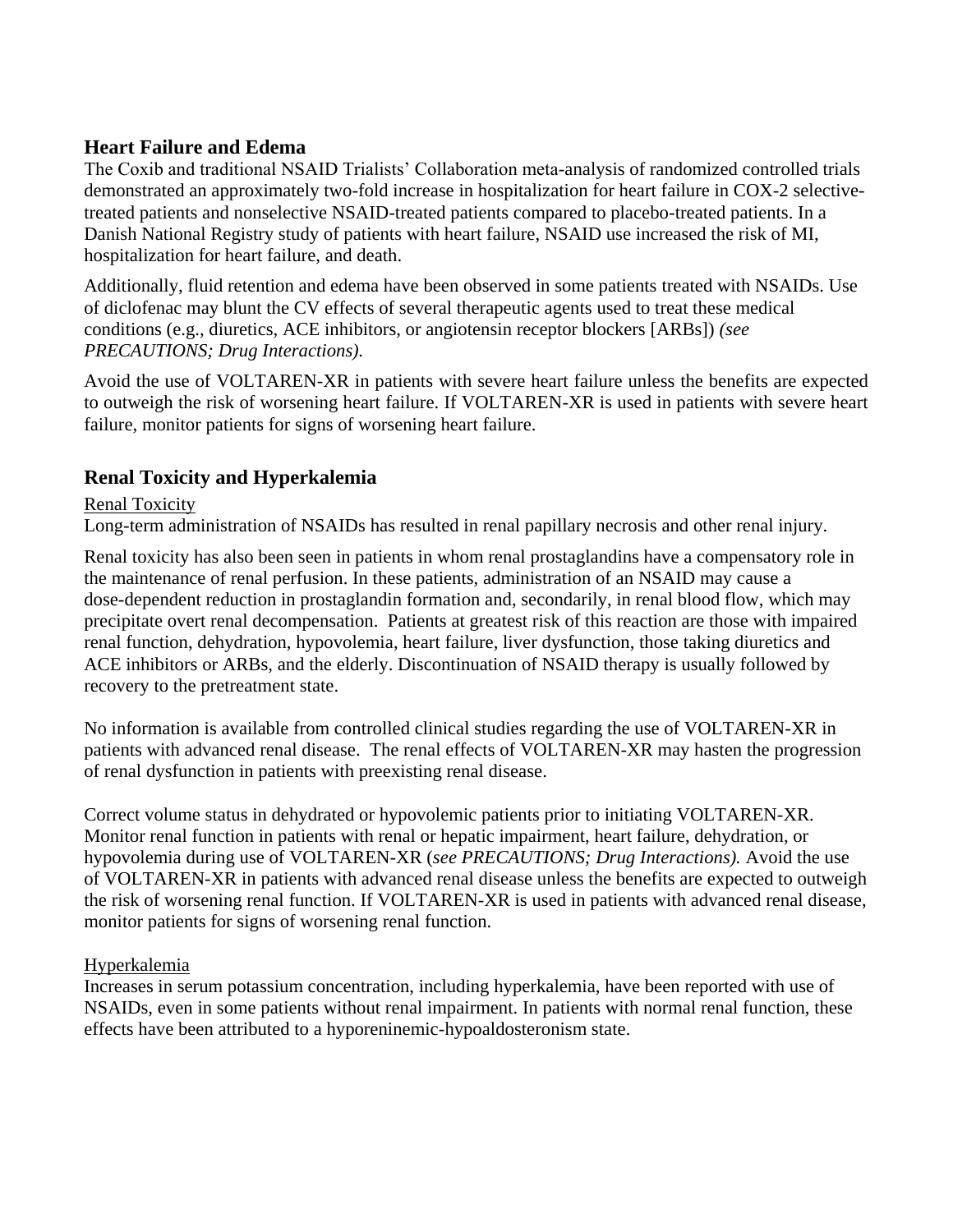#### **Anaphylactic Reactions**

Diclofenac has been associated with anaphylactic reactions in patients with and without known hypersensitivity to diclofenac and in patients with aspirin-sensitive asthma *(see CONTRAINDICATIONS, WARNINGS; Exacerbation of Asthma Related to Aspirin Sensitivity)*.

## **Exacerbation of Asthma Related to Aspirin Sensitivity**

A subpopulation of patients with asthma may have aspirin-sensitive asthma which may include chronic rhinosinusitis complicated by nasal polyps; severe, potentially fatal bronchospasm; and/or intolerance to aspirin and other NSAIDs. Because cross-reactivity between aspirin and other NSAIDs has been reported in such aspirin-sensitive patients, VOLTAREN XR is contraindicated in patients with this form of aspirin sensitivity (*see CONTRAINDICATIONS*). When VOLTAREN XR is used in patients with preexisting asthma (without known aspirin sensitivity), monitor patients for changes in the signs and symptoms of asthma.

## **Serious Skin Reactions**

NSAIDs, including diclofenac, can cause serious skin adverse events such as exfoliative dermatitis, Stevens-Johnson Syndrome (SJS), and toxic epidermal necrolysis (TEN), which can be fatal. These serious events may occur without warning. Inform patients about the signs and symptoms of serious skin reactions and to discontinue the use of VOLTAREN-XR at the first appearance of skin rash or any other sign of hypersensitivity. VOLTAREN-XR is contraindicated in patients with previous serious skin reactions to NSAIDs *(see CONTRAINDICATIONS)*

## **Premature Closure of Fetal Ductus Arteriosus**

Diclofenac may cause premature closure of the fetal ductus arteriosus. Avoid use of NSAIDs, including VOLTAREN XR, in pregnant women starting at 30 weeks of gestation (third trimester) *(see PRECAUTIONS; Pregnancy*).

## **Hematologic Toxicity**

Anemia has occurred in NSAID-treated patients. This may be due to occult or gross blood loss, fluid retention, or an incompletely described effect on erythropoiesis. If a patient treated with VOLTAREN-XR has any signs or symptoms of anemia, monitor hemoglobin or hematocrit.

NSAIDs, including VOLTAREN-XR, may increase the risk of bleeding events. Co-morbid conditions such as coagulation disorders, concomitant use of warfarin, other anticoagulants, antiplatelet agents (e.g., aspirin), serotonin reuptake inhibitors (SSRIs) and serotonin norepinephrine reuptake inhibitors (SNRIs) may increase this risk. Monitor these patients for signs of bleeding. (*see PRECAUTIONS; Drug Interactions*).

## **PRECAUTIONS**

## **General**

VOLTAREN® -XR (diclofenac sodium extended-release) tablets, USP cannot be expected to substitute for corticosteroids or to treat corticosteroid insufficiency. Abrupt discontinuation of corticosteroids may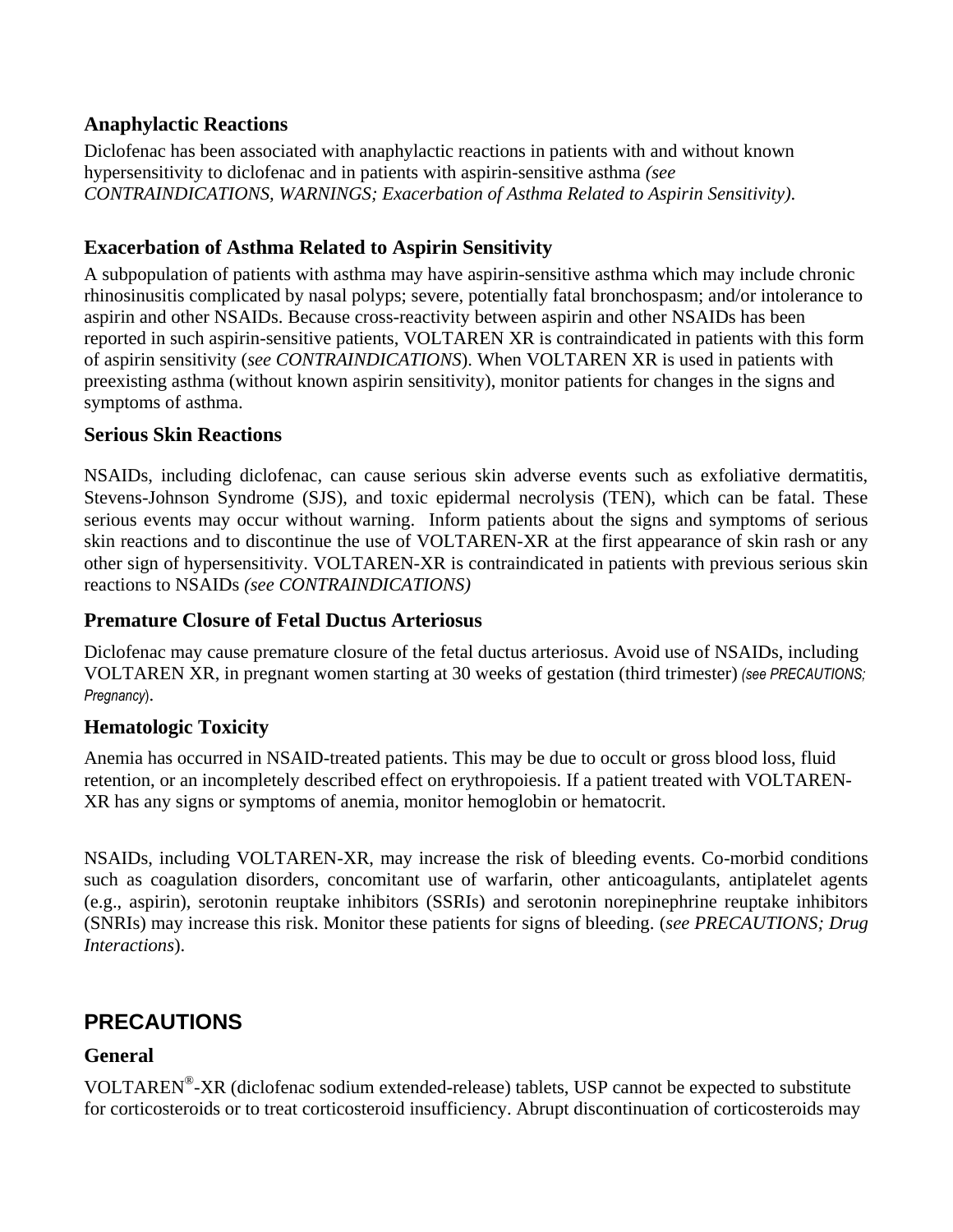lead to disease exacerbation. Patients on prolonged corticosteroid therapy should have their therapy tapered slowly if a decision is made to discontinue corticosteroids and the patient should be observed closely for any evidence of adverse effects, including adrenal insufficiency and exacerbation of symptoms of arthritis.

The pharmacological activity of VOLTAREN-XR in reducing fever and inflammation may diminish the utility of these diagnostic signs in detecting complications of presumed noninfectious, painful conditions.

## **Information for Patients**

Advise the patient to read the FDA-approved patient labeling (Medication Guide) that accompanies each prescription dispensed. Inform patients, families, or their caregivers of the following information before initiating therapy with VOLTAREN XR and periodically during the course of ongoing therapy.

#### Cardiovascular Thrombotic Events:

Advise patients to be alert for the symptoms of cardiovascular thrombotic events, including chest pain, shortness of breath, weakness, or slurring of speech, and to report any of these symptoms to their healthcare provider immediately *(see WARNINGS; Cardiovascular Thrombotic Events).*

#### Gastrointestinal Bleeding, Ulceration, and Perforation

Advise patients to report symptoms of ulcerations and bleeding, including epigastric pain, dyspepsia, melena, and hematemesis to their health care provider. In the setting of concomitant use of low-dose aspirin for cardiac prophylaxis, inform patients of the increased risk for the signs and symptoms of GI bleeding *(see WARNINGS; Gastrointestinal Bleeding, Ulceration, and Perforation)*.

#### **Hepatotoxicity**

Inform patients of the warning signs and symptoms of hepatotoxicity (eg, nausea, fatigue, lethargy, pruritus, jaundice, right upper quadrant tenderness, and "flu-like" symptoms). If these occur, instruct patients to stop VOLTAREN-XR and seek immediate medical therapy *(see WARNINGS; Hepatotoxicily).*

#### Heart Failure and Edema:

Advise patients to be alert for the symptoms of congestive heart failure including shortness of breath, unexplained weight gain, or edema and to contact their healthcare provider if such symptoms occur *(see WARNINGS; Heart Failure and Edema).*

#### Anaphylactic Reactions

Inform patients of the signs of an anaphylactic reaction (eg, difficulty breathing, swelling of the face or throat). Instruct patients to seek immediate emergency help if these occur *(see WARNINGS; Anaphylactic Reactions).*

#### Serious Skin Reactions

Advise patients to stop VOLTAREN-XR immediately if they develop any type of rash and contact their healthcare provider as soon as possible *(see WARNINGS; Serious Skin Reactions).*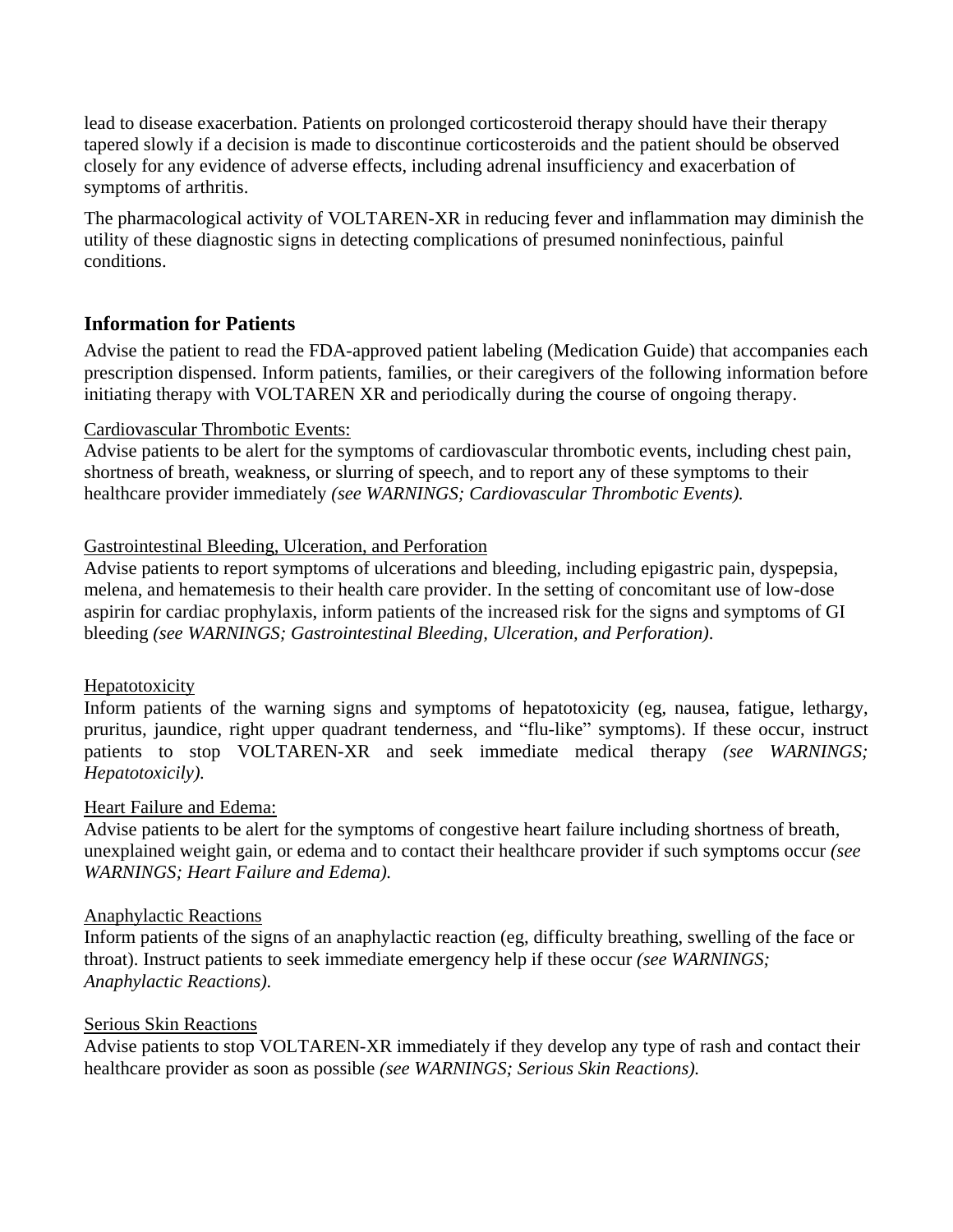#### Female Fertility

Advise females of reproductive potential who desire pregnancy that NSAIDs, including VOLTAREN XR, may be associated with a reversible delay in ovulation *(see PRECAUTIONS; Carcinogenesis, Mutagenesis, Impairment of Fertility)*.

#### Fetal Toxicity

Inform pregnant women to avoid use of VOLTAREN-XR and other NSAIDs, starting at 30 weeks gestation because of the risk of the premature closure of the fetal ductus arteriosus *(see WARNINGS; Premature Closure of Fetal Ductus Arteriosus).*

#### Avoid Concomitant Use of NSAIDs

Inform patients that the concomitant use of VOLTAREN-XR with other NSAIDs or salicylates (e.g., diflunisal, salsalate) is not recommended due to the increased risk of gastrointestinal toxicity, and little or no increase in efficacy *(see WARNINGS: Gastrointestinal Bleeding, Ulceration, and Perforation and Drug Interactions)*. Alert patients that NSAIDs may be present in "over the counter" medications for treatment of colds, fever, or insomnia.

#### Use of NSAIDS and Low-Dose Aspirin

Inform patients not to use low-dose aspirin concomitantly with VOLTAREN-XR until they talk to their healthcare provider *(see PRECAUTIONS; Drug Interactions*).

#### **Masking of Inflammation and Fever**

The pharmacological activity of VOLTAREN XR in reducing inflammation, and possibly fever, may diminish the utility of diagnostic signs in detecting infections.

## **Laboratory Monitoring**

**Because serious GI bleeding, hepatotoxicity, and renal injury can occur without warning symptoms or signs, consider monitoring patients on long-term NSAID treatment with a CBC and a chemistry profile periodically** *(see WARNINGS; Gastrointestinal Bleeding, Ulceration and Perforation, and Hepatotoxicity*)**.**

#### **Drug Interactions**

See Table 2 for clinically significant drug interactions with diclofenac.

#### **Table 2: Clinically Significant Drug Interactions with Diclofenac**

| Drugs That Interfere with Hemostasis |                                                                                          |  |
|--------------------------------------|------------------------------------------------------------------------------------------|--|
| Clinical Impact:                     | • Diclofenac and anticoagulants such as warfarin have a synergistic effect on bleeding.  |  |
|                                      | The concomitant use of diclofenac and anticoagulants have an increased risk of           |  |
|                                      | serious bleeding compared to the use of either drug alone.                               |  |
|                                      | • Serotonin release by platelets plays an important role in hemostasis. Case-control and |  |
|                                      | cohort epidemiological studies showed that concomitant use of drugs that interfere       |  |
|                                      | with serotonin reuptake and an NSAID may potentiate the risk of bleeding more than       |  |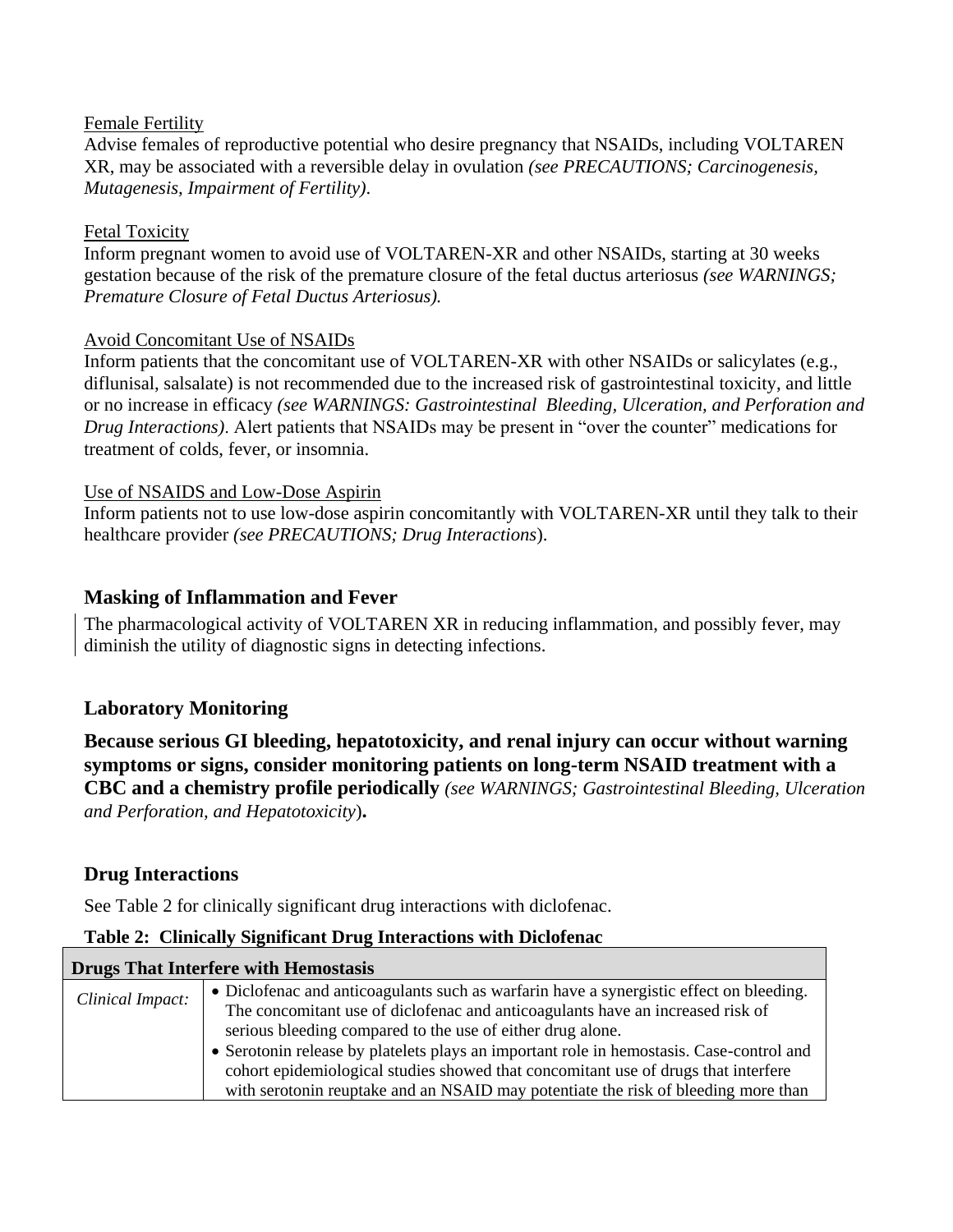|                  | an NSAID alone.                                                                                                                                                                                                                                                                                                                                                                                                                                                                                                                                                                                                                      |
|------------------|--------------------------------------------------------------------------------------------------------------------------------------------------------------------------------------------------------------------------------------------------------------------------------------------------------------------------------------------------------------------------------------------------------------------------------------------------------------------------------------------------------------------------------------------------------------------------------------------------------------------------------------|
| Intervention:    | Monitor patients with concomitant use of VOLTAREN-XR with anticoagulants (e.g.,<br>warfarin), antiplatelet agents (e.g., aspirin), selective serotonin reuptake inhibitors<br>(SSRIs), and serotonin norepinephrine reuptake inhibitors (SNRIs) for signs of bleeding<br>(see WARNINGS; Hematological Toxicity).                                                                                                                                                                                                                                                                                                                     |
| <b>Aspirin</b>   |                                                                                                                                                                                                                                                                                                                                                                                                                                                                                                                                                                                                                                      |
| Clinical Impact: | Controlled clinical studies showed that the concomitant use of NSAIDs and analgesic<br>doses of aspirin does not produce any greater therapeutic effect than the use of NSAIDs<br>alone. In a clinical study, the concomitant use of an NSAID and aspirin was associated<br>with a significantly increased incidence of GI adverse reactions as compared to use of<br>the NSAID alone (see Warnings; Gastrointestinal Bleeding, Ulceration, and<br>Perforation).                                                                                                                                                                     |
| Intervention:    | Concomitant use of VOLTAREN-XR and analgesic doses of aspirin is not generally<br>recommended because of the increased risk of bleeding (see WARNINGS;<br>Hematological Toxicity).<br>VOLTAREN XR is not a substitute for low dose aspirin for cardiovascular protection.                                                                                                                                                                                                                                                                                                                                                            |
|                  | <b>ACE Inhibitors, Angiotensin Receptor Blockers, and Beta-Blockers</b>                                                                                                                                                                                                                                                                                                                                                                                                                                                                                                                                                              |
| Clinical Impact: | NSAIDs may diminish the antihypertensive effect of angiotensin converting enzyme<br>$\bullet$<br>(ACE) inhibitors, angiotensin receptor blockers (ARBs), or beta-blockers (including<br>propranolol).<br>In patients who are elderly, volume-depleted (including those on diuretic therapy), or<br>have renal impairment, co-administration of an NSAID with ACE inhibitors or ARBs<br>may result in deterioration of renal function, including possible acute renal failure.                                                                                                                                                        |
|                  | These effects are usually reversible.                                                                                                                                                                                                                                                                                                                                                                                                                                                                                                                                                                                                |
| Intervention:    | During concomitant use of VOLTAREN-XR and ACE-inhibitors, ARBs, or beta-<br>blockers, monitor blood pressure to ensure that the desired blood pressure is<br>obtained.<br>During concomitant use of VOLTAREN-XR and ACE-inhibitors or ARBs in<br>patients who are elderly, volume-depleted, or have impaired renal function, monitor<br>for signs of worsening renal function (see WARNINGS; Renal Toxicity and<br>Hyperkalemia).<br>When these drugs are administered concomitantly, patients should be adequately<br>hydrated. Assess renal function at the beginning of the concomitant treatment and<br>periodically thereafter. |
| <b>Diuretics</b> |                                                                                                                                                                                                                                                                                                                                                                                                                                                                                                                                                                                                                                      |
| Clinical Impact: | Clinical studies, as well as post-marketing observations, showed that NSAIDs reduced<br>the natriuretic effect of loop diuretics (e.g., furosemide) and thiazide diuretics in some<br>patients. This effect has been attributed to the NSAID inhibition of renal prostaglandin<br>synthesis.                                                                                                                                                                                                                                                                                                                                         |
| Intervention:    | During concomitant use of VOLTAREN-XR with diuretics, observe patients for signs<br>of worsening renal function, in addition to assuring diuretic efficacy including<br>antihypertensive effects (see WARNINGS; Renal Toxicity and Hyperkalemia).                                                                                                                                                                                                                                                                                                                                                                                    |
| <b>Digoxin</b>   |                                                                                                                                                                                                                                                                                                                                                                                                                                                                                                                                                                                                                                      |
| Clinical Impact: | The concomitant use of diclofenac with digoxin has been reported to increase the serum<br>concentration and prolong the half-life of digoxin.                                                                                                                                                                                                                                                                                                                                                                                                                                                                                        |
| Intervention:    | During concomitant use of VOLTAREN-XR and digoxin, monitor serum digoxin                                                                                                                                                                                                                                                                                                                                                                                                                                                                                                                                                             |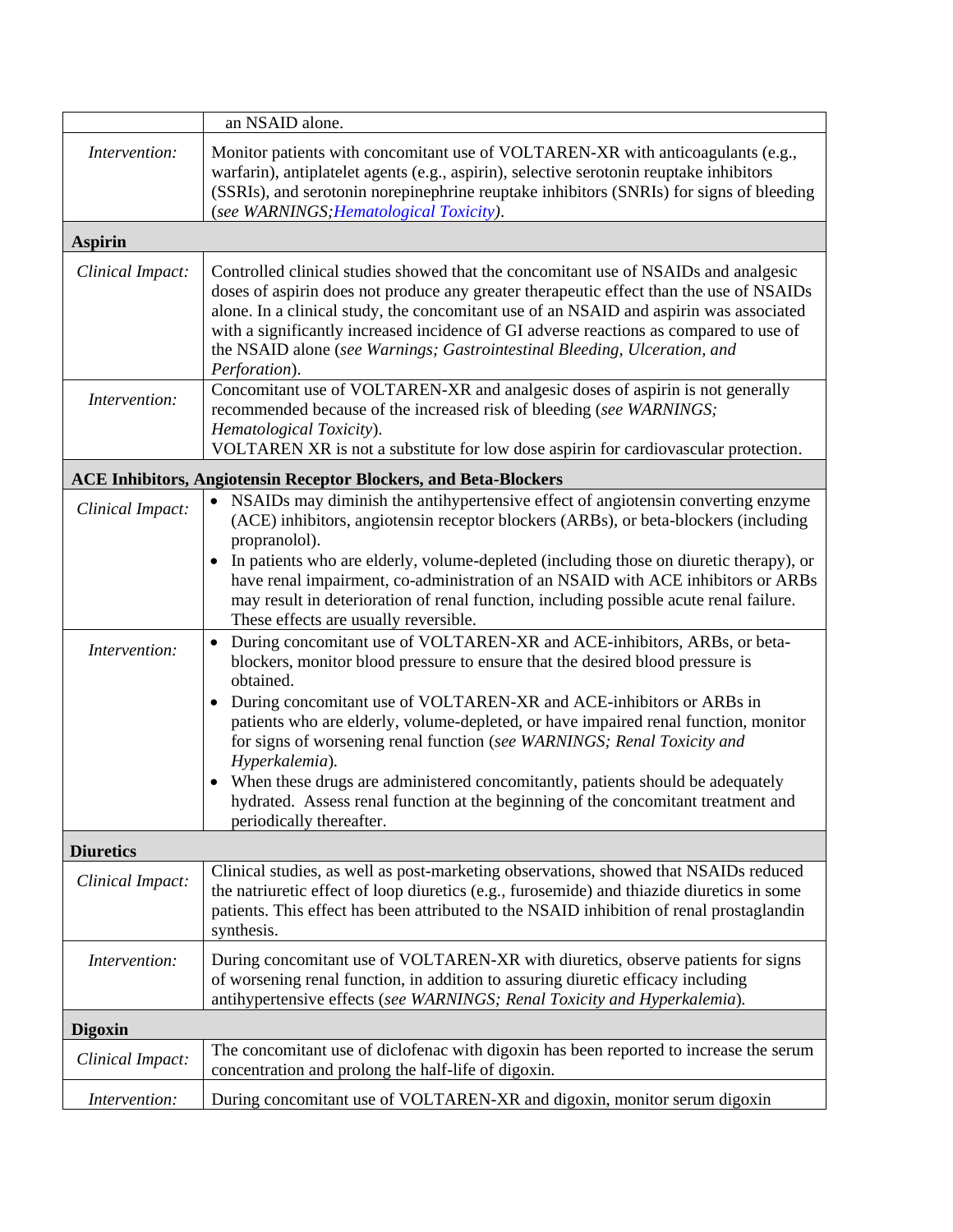|                                       | levels.                                                                                                                                                                                                                                                                                                          |  |
|---------------------------------------|------------------------------------------------------------------------------------------------------------------------------------------------------------------------------------------------------------------------------------------------------------------------------------------------------------------|--|
| Lithium                               |                                                                                                                                                                                                                                                                                                                  |  |
| Clinical Impact:                      | NSAIDs have produced elevations in plasma lithium levels and reductions in renal<br>lithium clearance. The mean minimum lithium concentration increased 15%, and the<br>renal clearance decreased by approximately 20%. This effect has been attributed to<br>NSAID inhibition of renal prostaglandin synthesis. |  |
| Intervention:                         | During concomitant use of VOLTAREN-XR and lithium, monitor patients for signs of<br>lithium toxicity.                                                                                                                                                                                                            |  |
| Methotrexate                          |                                                                                                                                                                                                                                                                                                                  |  |
| Clinical Impact:                      | Concomitant use of NSAIDs and methotrexate may increase the risk for methotrexate<br>toxicity (e.g., neutropenia, thrombocytopenia, renal dysfunction).                                                                                                                                                          |  |
| Intervention:                         | During concomitant use of VOLTAREN-XR and methotrexate, monitor patients for<br>methotrexate toxicity.                                                                                                                                                                                                           |  |
| Cyclosporine                          |                                                                                                                                                                                                                                                                                                                  |  |
| Clinical Impact:                      | Concomitant use of VOLTAREN-XR and cyclosporine may increase cyclosporine's<br>nephrotoxicity.                                                                                                                                                                                                                   |  |
| Intervention:                         | During concomitant use of VOLTAREN-XR and cyclosporine, monitor patients for<br>signs of worsening renal function.                                                                                                                                                                                               |  |
| <b>NSAIDs and Salicylates</b>         |                                                                                                                                                                                                                                                                                                                  |  |
| Clinical Impact:                      | Concomitant use of diclofenac with other NSAIDs or salicylates (e.g., diflunisal,<br>salsalate) increases the risk of GI toxicity, with little or no increase in efficacy (see<br>WARNINGS; Gastrointestinal Bleeding, Ulceration, and Perforation).                                                             |  |
| Intervention:                         | The concomitant use of diclofenac with other NSAIDs or salicylates is not<br>recommended.                                                                                                                                                                                                                        |  |
| <b>Pemetrexed</b>                     |                                                                                                                                                                                                                                                                                                                  |  |
| Clinical Impact:                      | Concomitant use of VOLTAREN-XR and pemetrexed may increase the risk of<br>pemetrexed-associated myelosuppression, renal, and GI toxicity (see the pemetrexed<br>prescribing information).                                                                                                                        |  |
| Intervention:                         | During concomitant use of VOLTAREN-XR and pemetrexed, in patients with renal<br>impairment whose creatinine clearance ranges from 45 to 79 mL/min, monitor for<br>myelosuppression, renal and GI toxicity.                                                                                                       |  |
|                                       | NSAIDs with short elimination half-lives (e.g., diclofenac, indomethacin) should be<br>avoided for a period of two days before, the day of, and two days following<br>administration of pemetrexed.                                                                                                              |  |
|                                       | In the absence of data regarding potential interaction between pemetrexed and NSAIDs<br>with longer half-lives (e.g., meloxicam, nabumetone), patients taking these NSAIDs<br>should interrupt dosing for at least five days before, the day of, and two days following<br>pemetrexed administration.            |  |
| <b>CYP2C9 Inhibitors or Inducers:</b> |                                                                                                                                                                                                                                                                                                                  |  |
| Clinical Impact:                      | Diclofenac is metabolized by cytochrome P450 enzymes, predominantly by<br>CYP2C9. Co-administration of diclofenac with CYP2C9 inhibitors (e.g.                                                                                                                                                                   |  |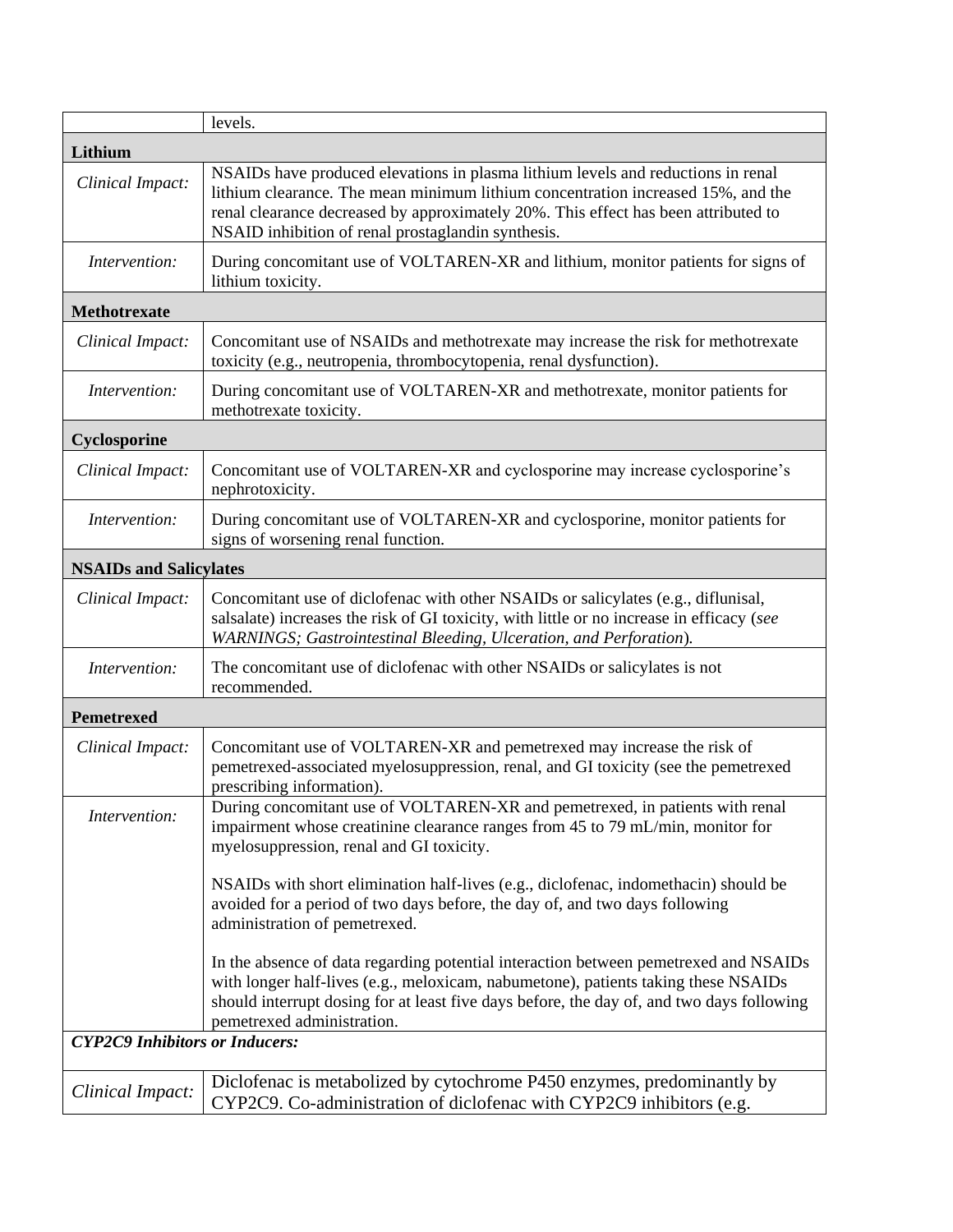|                      | voriconazole) may enhance the exposure and toxicity of diclofenac whereas co-<br>administration with CYP2C9 inducers (e.g. rifampin) may lead to compromised<br>efficacy of diclofenac. |
|----------------------|-----------------------------------------------------------------------------------------------------------------------------------------------------------------------------------------|
| <i>Intervention:</i> | A dosage adjustment may be warranted when diclofenac is administered with<br>CYP2C9 inhibitors or inducers (see CLINICAL PHARMACOLOGY;<br>Pharmacokinetics).                            |

## **Carcinogenesis, Mutagenesis, Impairment of Fertility**

#### **Carcinogenesis**

Long-term carcinogenicity studies in rats given diclofenac sodium up to 2 mg/kg/day (approximately 0.1 times the maximum recommended human dose (MRHD) of VOLTAREN-XR, 200 mg/day, based on body surface area (BSA) comparison) have revealed no significant increase in tumor incidence. A 2-year carcinogenicity study conducted in mice employing diclofenac sodium at doses up to 0.3 mg/kg/day (approximately 0.007 times the MRHD based on BSA comparison) in males and 1 mg/kg/day (approximately 0.02 times the MRHD based on BSA comparison) in females did not reveal any oncogenic potential.

#### Mutagenesis

Diclofenac sodium did not show mutagenic activity in in vitro point mutation assays in mammalian (mouse lymphoma) and microbial (yeast, Ames) test systems and was nonmutagenic in several mammalian in vitro and in vivo tests, including dominant lethal and male germinal epithelial chromosomal studies in mice, and nucleus anomaly and chromosomal aberration studies in Chinese hamsters.

## Impairment of Fertility

Diclofenac sodium administered to male and female rats at 4 mg/kg/day (approximately 0.2 times the MRHD based on BSA comparison) did not affect fertility.

Based on the mechanism of action, the use of prostaglandin-mediated NSAIDs, including VOLTAREN-XR, may delay or prevent rupture of ovarian follicles, which has been associated with reversible infertility in some women. Published animal studies have shown that administration of prostaglandin synthesis inhibitors has the potential to disrupt prostaglandin-mediated follicular rupture required for ovulation. Small studies in women treated with NSAIDs have also shown a reversible delay in ovulation. Consider withdrawal of NSAIDs, including VOLTAREN-XR, in women who have difficulties conceiving or who are undergoing investigation of infertility.

## **Pregnancy**

## Risk Summary

Use of NSAIDs, including VOLTAREN-XR, during the third trimester of pregnancy increases the risk of premature closure of the fetal ductus arteriosus. Avoid use of NSAIDs, including VOLTAREN-XR,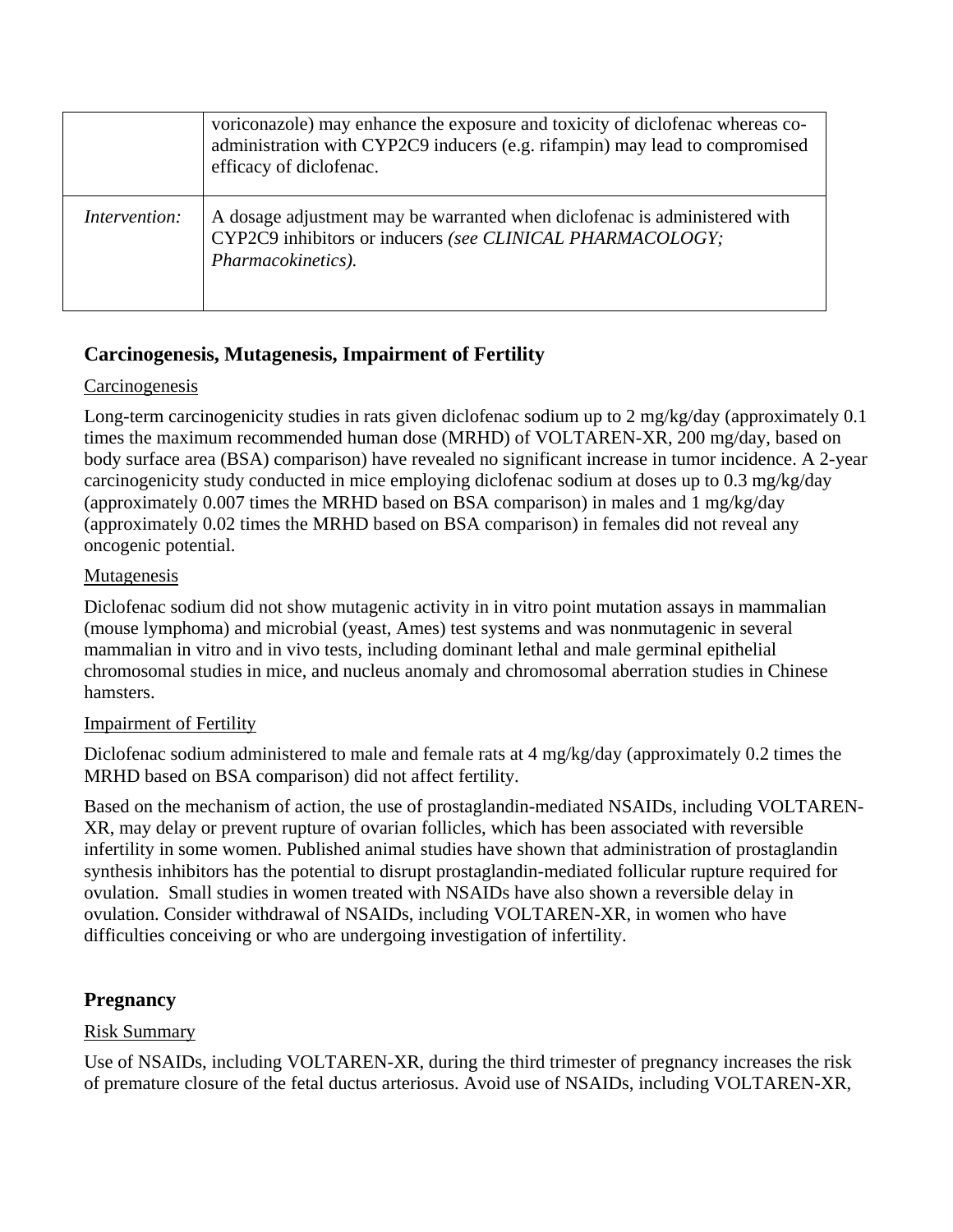in pregnant women starting at 30 weeks of gestation (third trimester) *(see WARNINGS; Premature Closure of Fetal Ductus Arterious).*

There are no adequate and well-controlled studies of VOLTAREN-XR in pregnant women. Data from observational studies regarding potential embryofetal risks of NSAID use in women in the first or second trimesters of pregnancy are inconclusive. In the general U.S. population, all clinically recognized pregnancies, regardless of drug exposure, have a background rate of 2-4% for major malformations, and 15-20% for pregnancy loss. In animal reproduction studies, no evidence of teratogenicity was observed in mice, rats, or rabbits given diclofenac daily during the period of organogenesis at doses up to approximately 0.5, 0.5, and 1 times, respectively, the maximum recommended human dose (MRHD) of VOLTAREN-XR, despite the presence of maternal and fetal toxicity at these doses *[see Data]*. Based on animal data, prostaglandins have been shown to have an important role in endometrial vascular permeability, blastocyst implantation, and decidualization. In animal studies, administration of prostaglandin synthesis inhibitors such as diclofenac, resulted in increased pre- and post-implantation loss.

## Data

#### *Animal Data*

Reproductive and developmental studies in animals demonstrated that diclofenac sodium administration during organogenesis did not produce teratogenicity despite the induction of maternal toxicity and fetal toxicity in mice at oral doses up to 20 mg/kg/day (approximately 0.5 times the maximum recommended human dose [MRHD] of VOLTAREN-XR, 200 mg/day, based on body surface area (BSA) comparison), and in rats and rabbits at oral doses up to 10 mg/kg/day (approximately 0.5 and 1 times, respectively, the MRHD based on BSA comparison). In a study in which pregnant rats were orally administered 2 or 4 mg/kg diclofenac (0.1 and 0.2 times the MRHD based on BSA) from Gestation Day 15 through Lactation Day 21, significant maternal toxicity (peritonitis, mortality) was noted. These maternally toxic doses were associated with dystocia, prolonged gestation, reduced fetal weights and growth, and reduced fetal survival. Diclofenac has been shown to cross the placental barrier in mice, rats, and humans.

## **Labor or Delivery**

There are no studies on the effects of VOLTAREN-XR during labor or delivery. In animal studies, NSAIDS, including diclofenac, inhibit prostaglandin synthesis, cause delayed parturition, and increase the incidence of stillbirth.

## **Nursing Mothers**

#### Risk Summary

Based on available data, diclofenac may be present in human milk. The developmental and health benefits of breastfeeding should be considered along with the mother's clinical need for VOLTAREN XR and any potential adverse effects on the breastfed infant from the VOLTAREN XR or from the underlying maternal condition.

#### Data

One woman treated orally with a diclofenac salt, 150 mg/day, had a milk diclofenac level of 100 mcg/L, equivalent to an infant dose of about 0.03 mg/kg/day. Diclofenac was not detectable in breast milk in 12 women using diclofenac (after either 100 mg/day orally for 7 days or a single 50 mg intramuscular dose administered in the immediate postpartum period).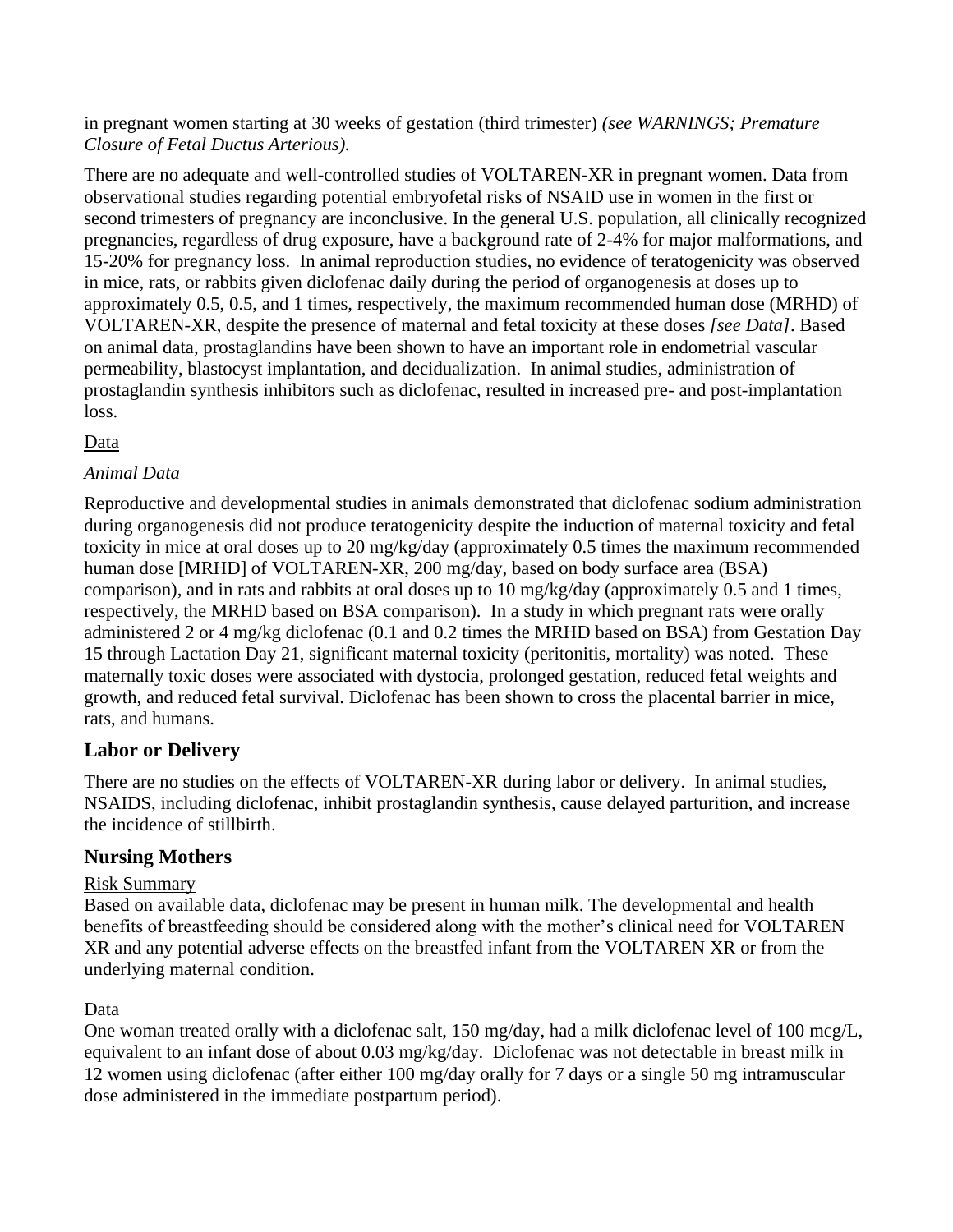## **Pediatric Use**

Safety and effectiveness in pediatric patients have not been established.

## **Geriatric Use**

Elderly patients, compared to younger patients, are at greater risk for NSAID-associated serious cardiovascular, gastrointestinal, and/or renal adverse reactions. If the anticipated benefit for the elderly patient outweighs these potential risks, start dosing at the low end of the dosing range, and monitor patients for adverse effects *(see WARNINGS; Cardiovascular Thrombotic Events, Gastrointestinal Bleeding, Ulceration, and Perforation, Hepatotoxicity, Renal Toxicity and Hyperkalemia, PRECAUTIONS; Laboratory Monitoring).*

Diclofenac is known to be substantially excreted by the kidney, and the risk of adverse reactions to this drug may be greater in patients with impaired renal function. Because elderly patients are more likely to have decreased renal function, care should be taken in dose selection, and it may be useful to monitor renal function *(See CLINICAL PHARMACOLOGY, ADVERSE REACTIONS)*.

## **ADVERSE REACTIONS**

The following adverse reactions are discussed in greater detail in other sections of the labeling:

- Cardiovascular Thrombotic Events [*see WARNINGS)*
- GI Bleeding, Ulceration and Perforation (see *WARNINGS)*
- Hepatotoxicity (see *WARNINGS)*
- Hypertension (see *WARNINGS)*
- Heart Failure and Edema (see *WARNINGS)*
- Renal Toxicity and Hyperkalemia (see *WARNINGS*)
- Anaphylactic Reactions (see *WARNINGS)*
- Serious Skin Reactions (see *WARNINGS)*
- Hematologic Toxicity (see *WARNINGS)*

#### **Clinical Trials Experience**

Because clinical trials are conducted under widely varying conditions, adverse reaction rates observed in the clinical trials of a drug cannot be directly compared to rates in the clinical trials of another drug and may not reflect the rates observed in practice.

In patients taking VOLTAREN®-XR (diclofenac sodium extended-release) tablets, USP or other NSAIDs, the most frequently reported adverse experiences occurring in approximately 1%-10% of patients are: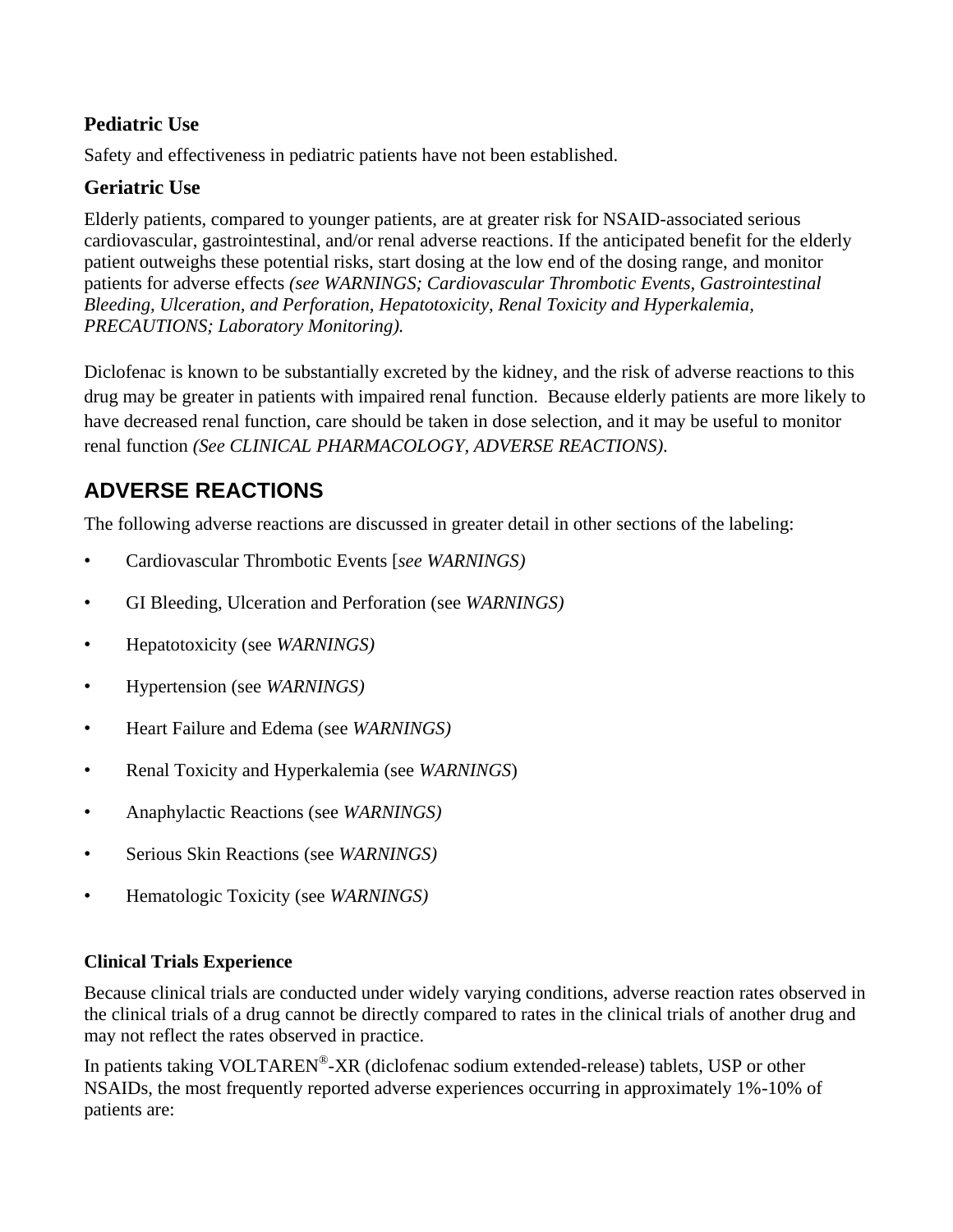Gastrointestinal experiences including: abdominal pain, constipation, diarrhea, dyspepsia, flatulence, gross bleeding/perforation, heartburn, nausea, GI ulcers (gastric/duodenal) and vomiting.

Abnormal renal function, anemia, dizziness, edema, elevated liver enzymes, headaches, increased bleeding time, pruritus, rashes and tinnitus.

Additional adverse experiences reported occasionally include:

*Body as a Whole:* fever, infection, sepsis

*Cardiovascular System:* congestive heart failure, hypertension, tachycardia, syncope

*Digestive System:* dry mouth, esophagitis, gastric/peptic ulcers, gastritis, gastrointestinal bleeding, glossitis, hematemesis, hepatitis, jaundice

*Hemic and Lymphatic System:* ecchymosis, eosinophilia, leukopenia, melena, purpura, rectal bleeding, stomatitis, thrombocytopenia

*Metabolic and Nutritional:* weight changes

*Nervous System:* anxiety, asthenia, confusion, depression, dream abnormalities, drowsiness, insomnia, malaise, nervousness, paresthesia, somnolence, tremors, vertigo

*Respiratory System:* asthma, dyspnea

*Skin and Appendages:* alopecia, photosensitivity, sweating increased

*Special Senses:* blurred vision

*Urogenital System:* cystitis, dysuria, hematuria, interstitial nephritis, oliguria/polyuria, proteinuria, renal failure

Other adverse reactions, which occur rarely are:

*Body as a Whole:* anaphylactic reactions, appetite changes, death

*Cardiovascular System:* arrhythmia, hypotension, myocardial infarction, palpitations, vasculitis

*Digestive System:* colitis, eructation, fulminant hepatitis with and without jaundice,

liver failure, liver necrosis, pancreatitis

*Hemic and Lymphatic System:* agranulocytosis, hemolytic anemia, aplastic anemia, lymphadenopathy, pancytopenia

*Metabolic and Nutritional:* hyperglycemia

*Nervous System:* convulsions, coma, hallucinations, meningitis

*Respiratory System:* respiratory depression, pneumonia

*Skin and Appendages:* angioedema, toxic epidermal necrolysis, erythema multiforme, exfoliative dermatitis, Stevens-Johnson syndrome, urticaria

*Special Senses:* conjunctivitis, hearing impairment.

## **OVERDOSAGE**

Symptoms following acute NSAID overdosages have been typically limited to lethargy, drowsiness, nausea, vomiting, and epigastric pain, which have been generally reversible with supportive care.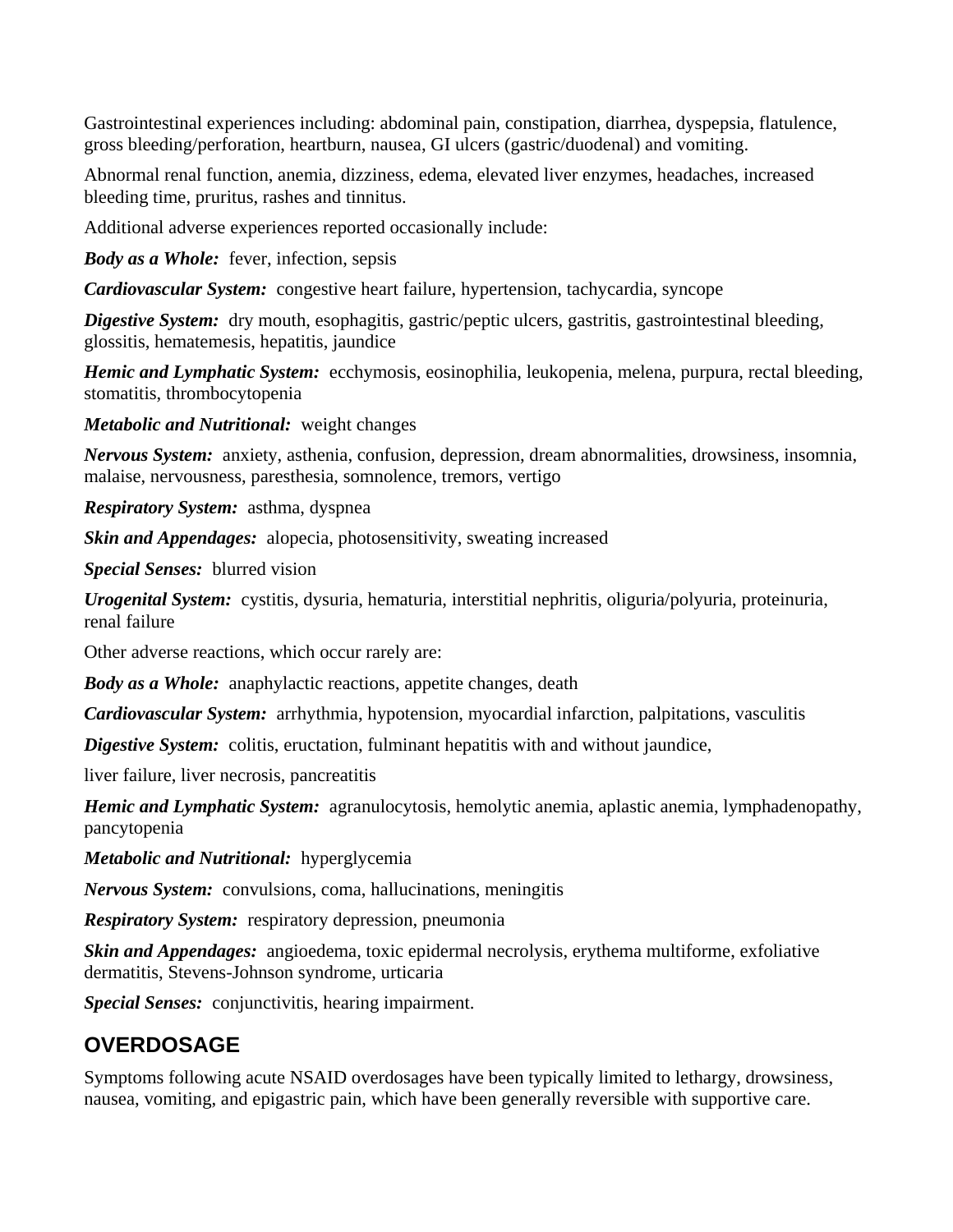Gastrointestinal bleeding has occurred. Hypertension, acute renal failure, respiratory depression and coma have occurred, but were rare. *(see WARNINGS; Cardiovascular Thrombotic Events, Gastrointestinal Bleeding, Ulceration, and Perforation, Hypertension, Renal Toxicity and Hyperkalemia).*

Manage patients with symptomatic and supportive care following an NSAID overdosage. There are no specific antidotes. Consider emesis and/or activated charcoal (60 to 100 grams in adults, 1 to 2 grams per kg in pediatric patients) and/or osmotic cathartic in symptomatic patients seen within four hours of ingestion or in patients with a large overdose (5 to 10 times the recommended dosage). Forced diuresis, alkalinization of urine, hemodialysis, or hemoperfusion may not be useful due to high protein binding.

For additional information about overdosage treatment contact a poison control center (1-800-222- 1222).

## **DOSAGE AND ADMINISTRATION**

Carefully consider the potential benefits and risks of VOLTAREN®-XR (diclofenac sodium extendedrelease) tablets, USP and other treatment options before deciding to use VOLTAREN-XR. Use the lowest effective dose for the shortest duration consistent with individual patient treatment goals (see WARNINGS).

After observing the response to initial therapy with VOLTAREN-XR, the dose and frequency should be adjusted to suit an individual patient's needs.

For the relief of osteoarthritis, the recommended dosage is 100 mg daily.

For the relief of rheumatoid arthritis, the recommended dosage is 100 mg daily. In the rare patient where VOLTAREN-XR 100 mg/day is unsatisfactory, the dose may be increased to 100 mg twice a day. if the benefits outweigh the clinical risks of increased side effects.

Different formulations of diclofenac [VOLTAREN® (diclofenac sodium enteric-coated tablets); VOLTAREN® -XR (diclofenac sodium extended-release) tablets, USP; CATAFLAM® (diclofenac potassium immediate-release tablets)] are not necessarily bioequivalent even if the milligram strength is the same.

## **HOW SUPPLIED**

## **VOLTAREN® -XR (diclofenac sodium extended-release) tablets, USP**

## *100 mg*

Light pink, film-coated, round, biconvex with beveled edges (imprinted Voltaren XR on one side and 100 on the other side in black ink)

Bottles of 100……………………………………………………..NDC 0078-0446-05 Store at room temperature 20°C to 25°C (68°F to 77°F); excursions permitted between 15°C to 30°C (59°F to 86°F) [see USP Controlled Room Temperature].

Protect from moisture.

*Dispense in tight container (USP).*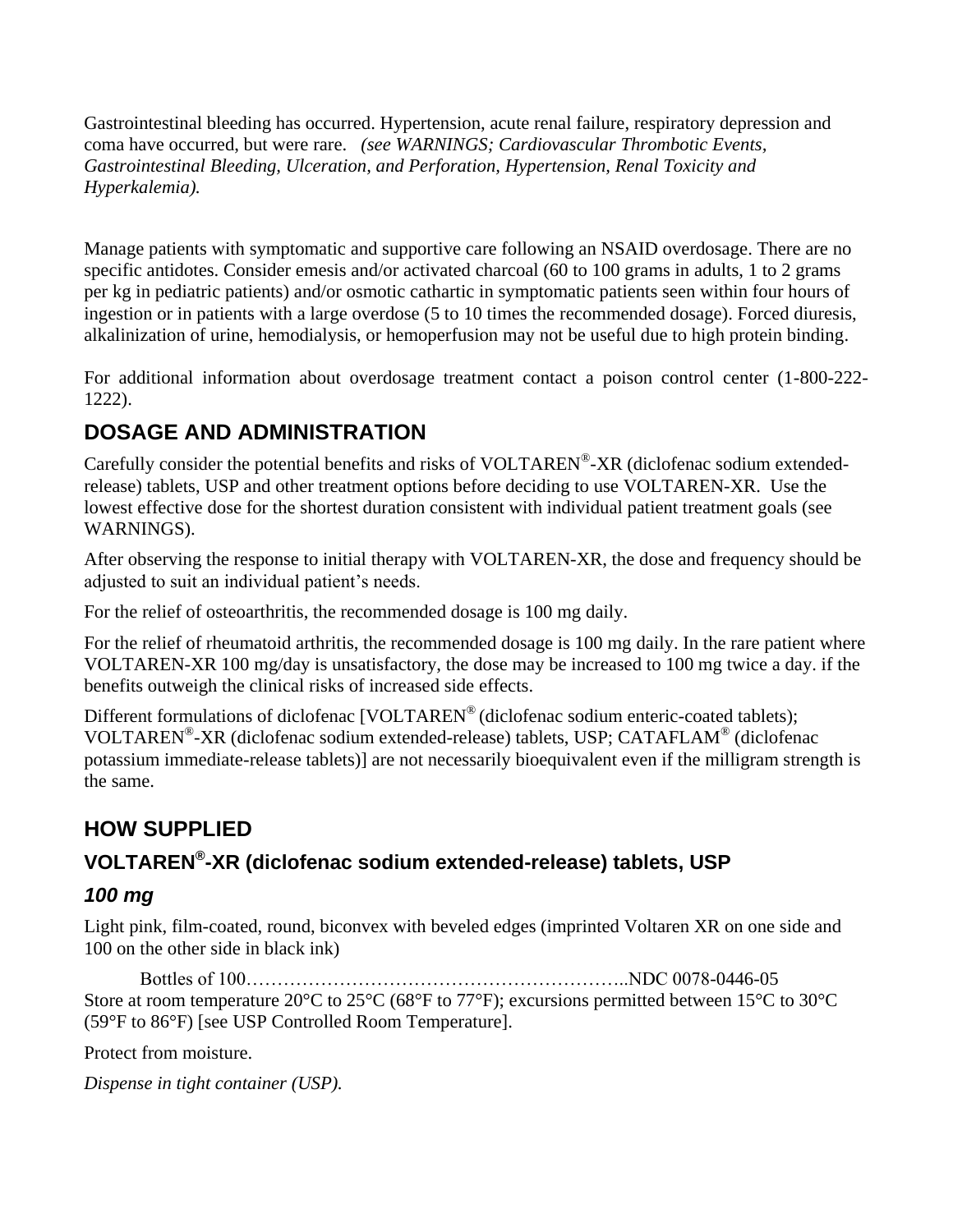T2016-43 May 2016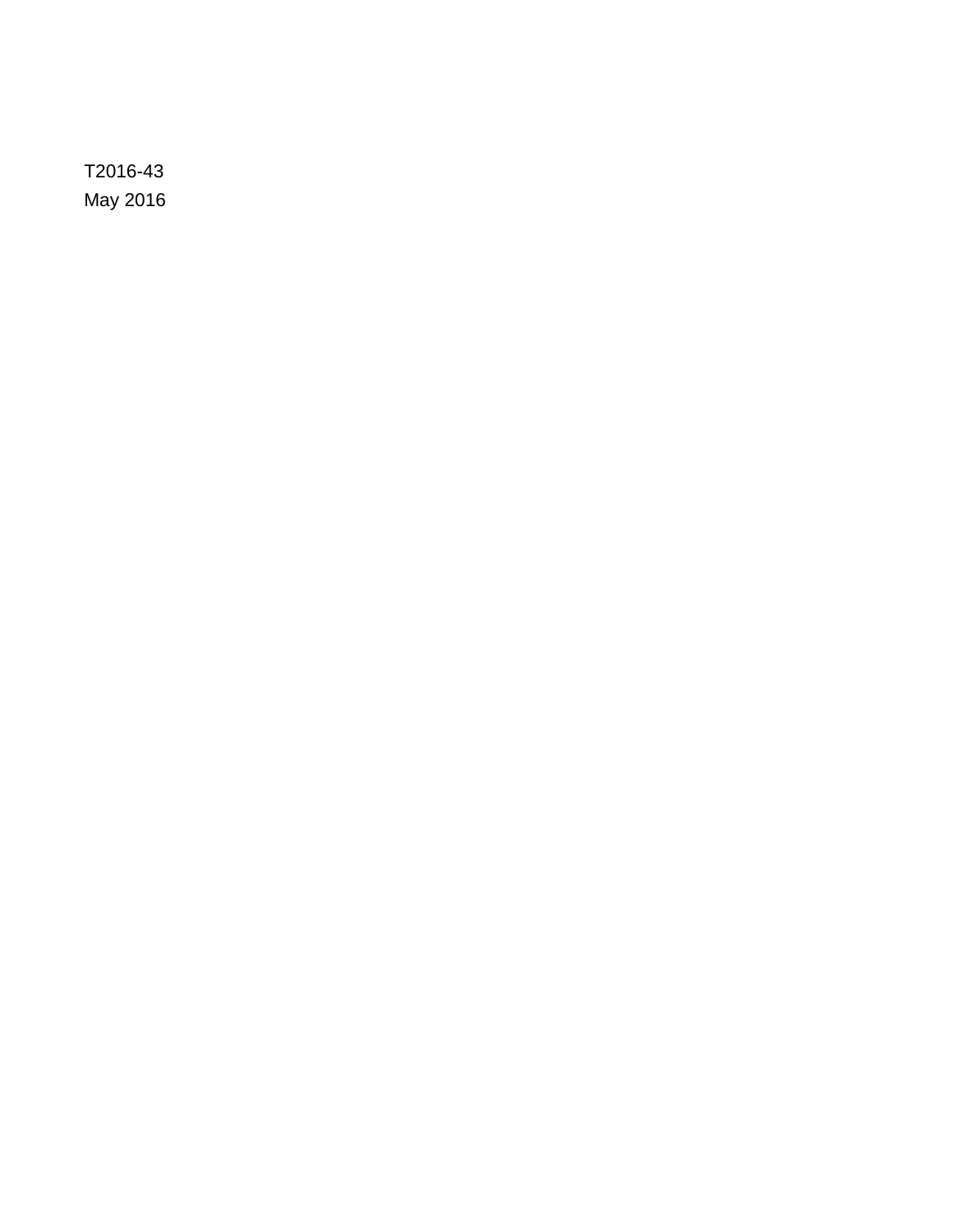#### **Medication Guide for Nonsteroidal Anti-Inflammatory Drugs (NSAIDs)**

**What is the most important information I should know about medicines called Non-Steroidal Anti-Inflammatory Drugs (NSAIDs)?**

#### **NSAIDs can cause serious side effects, including:**

- **Increased risk of a heart attack or stroke that can lead to death.** This risk may happen early in treatment and may increase:
	- o with increasing doses of NSAIDs
	- o with longer use of NSAIDs

**Do not take NSAIDs right before or after a heart surgery called a "coronary artery bypass graft (CABG)." Avoid taking NSAIDs after a recent heart attack, unless your healthcare provider tells you to. You may have an increased risk of another heart attack if you take NSAIDs after a recent heart attack.**

- **Increased risk of bleeding, ulcers, and tears (perforation) of the esophagus (tube leading from the mouth to the stomach), stomach and intestines:**
	- o any time during use
	- o without warning symptoms
	- o that may cause death

#### **The risk of getting an ulcer or bleeding increases with:**

- o past history of stomach ulcers, or stomach or intestinal bleeding with use of NSAIDs
- o taking medicines called "corticosteroids", "anticoagulants", "SSRIs", or "SNRIs"
- o increasing doses of NSAIDs
- o longer use of NSAIDs
- o smoking
- o drinking alcohol

o poor health o advanced liver disease

o older age

o bleeding problems

#### **NSAIDs should only be used:**

- o exactly as prescribed
- o at the lowest dose possible for your treatment
- o for the shortest time needed

#### **What are NSAIDs?**

NSAIDs are used to treat pain and redness, swelling, and heat (inflammation) from medical conditions such as different types of arthritis, menstrual cramps, and other types of shortterm pain.

#### **Who should not take NSAIDs?**

#### **Do not take NSAIDs:**

- if you had an asthma attack, hives, or other allergic reaction with aspirin or any other NSAIDs.
- right before or after heart bypass surgery.

#### **Before taking NSAIDs, tell your healthcare provider about all of your medical**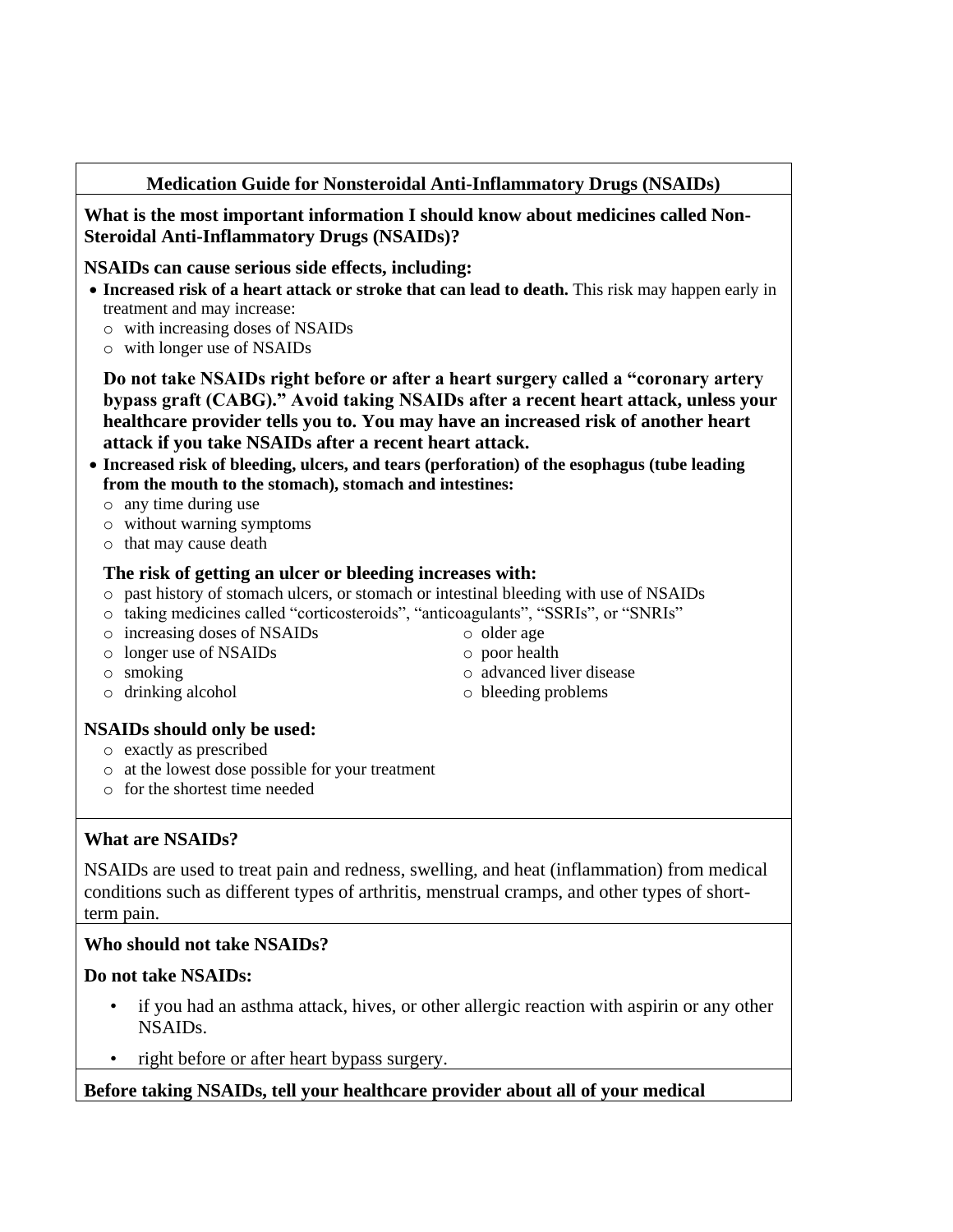#### **conditions, including if you:**

- have liver or kidney problems
- have high blood pressure
- have asthma
- are pregnant or plan to become pregnant. Talk to your healthcare provider if you are considering taking NSAIDs during pregnancy. **You should not take NSAIDs after 29 weeks of pregnancy.**
- are breastfeeding or plan to breastfeed.

**Tell your healthcare provider about all of the medicines you take, including prescription or over-the-counter medicines, vitamins or herbal supplements.** NSAIDs and some other medicines can interact with each other and cause serious side effects. **Do not start taking any new medicine without talking to your healthcare provider first.**

**What are the possible side effects of NSAIDs?**

**NSAIDs can cause serious side effects, including:**

**See "What is the most important information I should know about medicines called Nonsteroidal Anti-inflammatory Drugs (NSAIDs)?**

- new or worse high blood pressure
- heart failure
- liver problems including liver failure
- kidney problems including kidney failure
- low red blood cells (anemia)
- life-threatening skin reactions
- life-threatening allergic reactions
- **Other side effects of NSAIDs include:** stomach pain, constipation, diarrhea, gas, heartburn, nausea, vomiting, dizziness

#### **Get emergency help right away if you have any of the following symptoms:**

- shortness of breath or trouble breathing
- slurred speech

• chest pain

- swelling of the face or throat
- weakness in one part or side of your body

#### **Stop taking your NSAID and call your healthcare provider right away if you get any of the following symptoms:**

 nausea • vomit blood • more tired or weaker than usual diarrhea • itching there is blood in your bowel movement or it is black and sticky like tar your skin or eyes look yellow • your skin or eyes look yellow • unusual weight gain • unusual weight gain